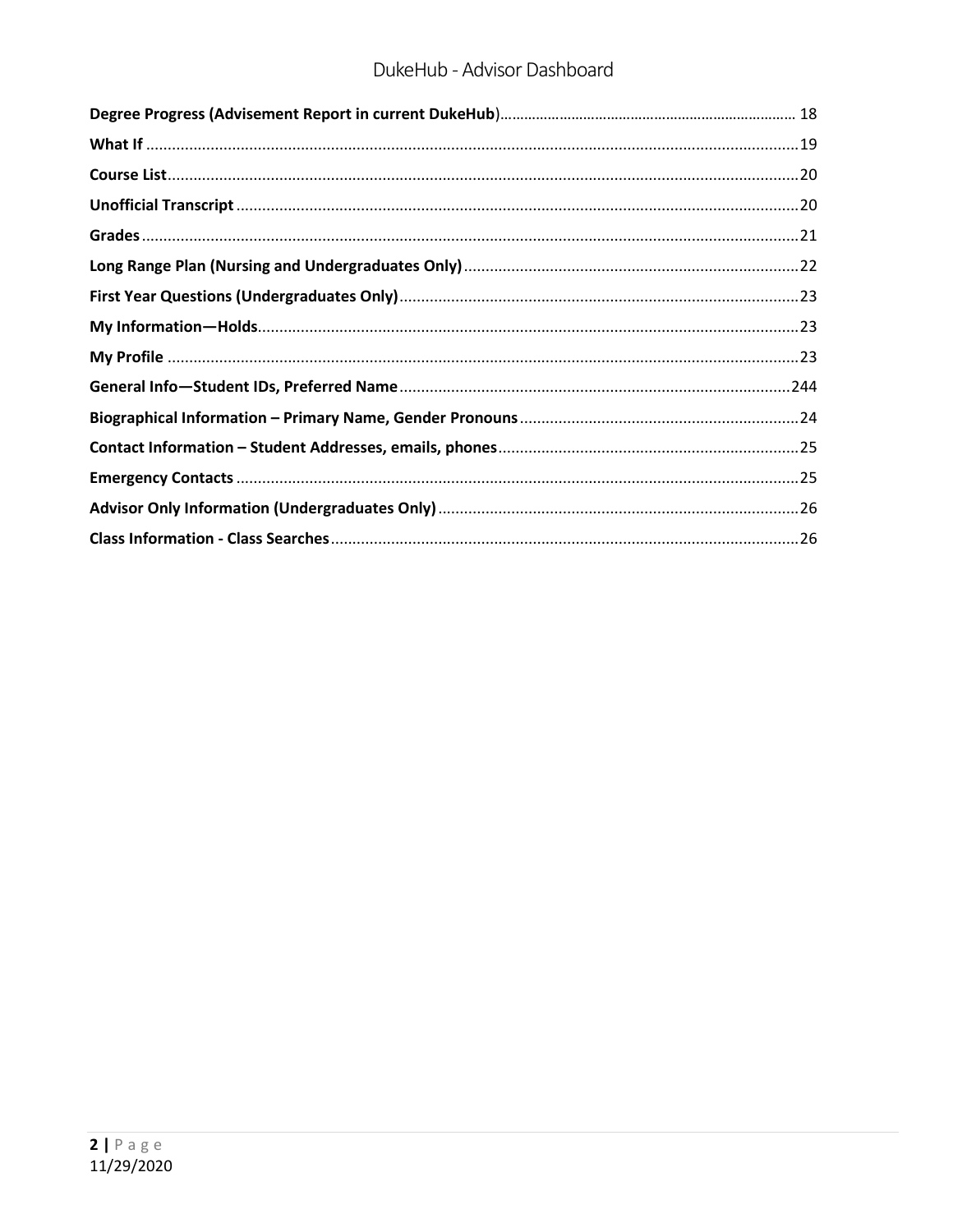# <span id="page-2-0"></span>Logging in

Login is via the same URL you used to login to DukeHub: [https://dukehub.duke.edu/.](https://dukehub.duke.edu/) This will take you to the DukeHub Springboard. Click on the **Student, Faculty, and Advisor Login** tile. This will prompt you to authenticate with your netid and password.



# <span id="page-2-1"></span>Advisor Dashboard

You will arrive at your Dashboard. The left side Menu Bar initially might be minimized. If so, select the 'Triple Bars' (or 'Triple Lines') icon to expand (or collapse) the menu bar:

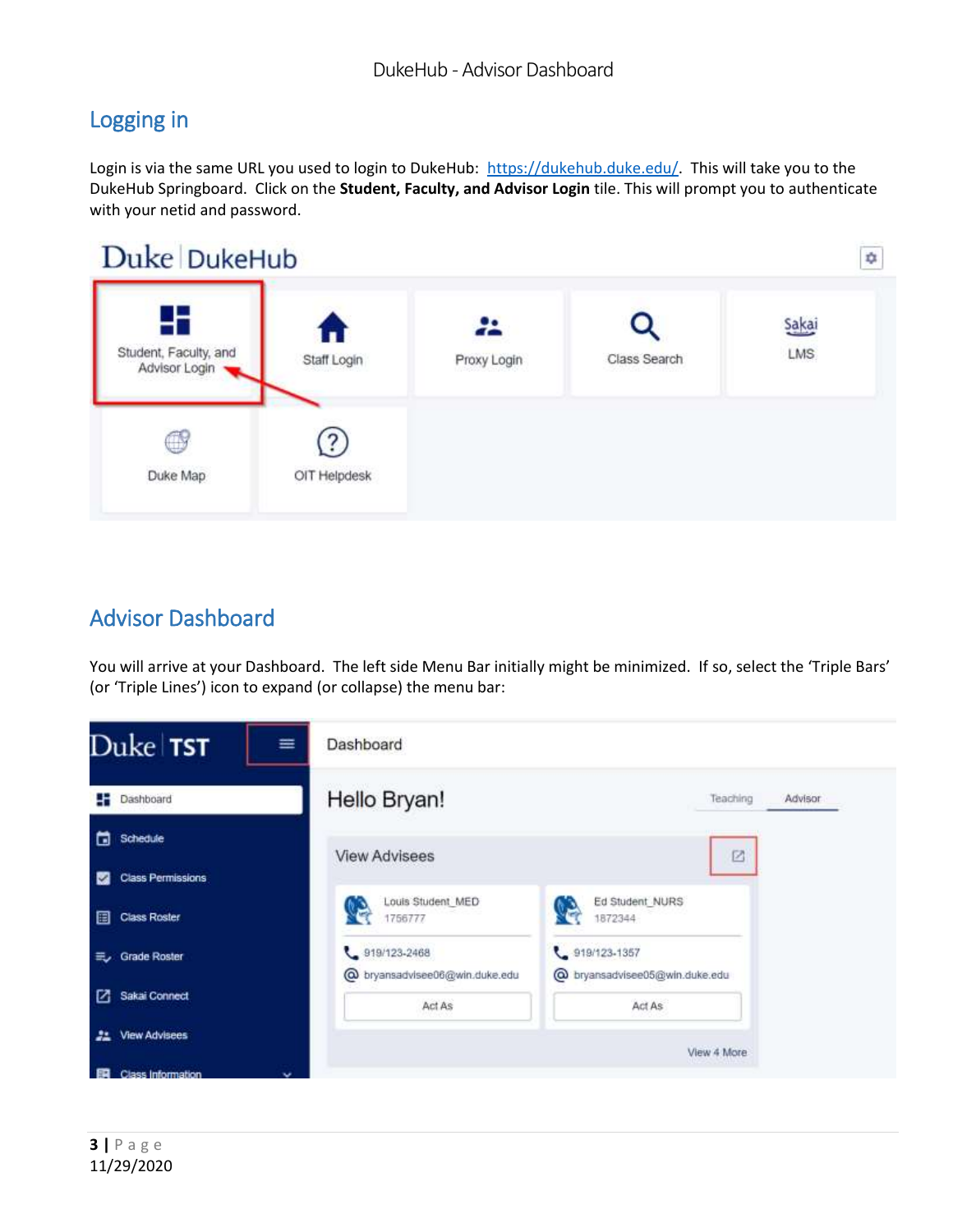The Advisor Dashboard will display your first two advisees. . If you click on the "Go to" option in the top right corner of a widget, it will open the full menu item in your left hand navigation.



# <span id="page-3-0"></span>View Advisees

| Duke TST           | View Advisees<br>亖                                          |                             |                                               | ¢                                 |
|--------------------|-------------------------------------------------------------|-----------------------------|-----------------------------------------------|-----------------------------------|
| <b>E</b> Dashboard | Q Search<br><b>Advisees</b>                                 | Advisor Role                | Came -<br>$\omega$<br>$\sim$<br>Undergraduate | <b>ES Email All</b><br>Expand Alt |
| <b>黄 Schedule</b>  | STUDENT                                                     | AGADEMIC LEVEL              |                                               |                                   |
| Class Fermissions  | Arry Student UGRD<br>$\sqrt{2}$<br>to the families and con- | Senior<br><b>CASTLE AND</b> |                                               | Act As User<br>£                  |
| Class Roster       | Susie Student, UGRD<br>r.<br><b>TELETING</b>                | <b>CANADA</b><br>Senton     |                                               | Holds<br>Act As User<br>c         |
| 三、Grade Roster     | Joe Bludent_UGRD                                            | 1st Year Undergraduate      |                                               | Act As User                       |
| Salai Connect      | XЕ                                                          |                             |                                               |                                   |
| 22 View Advisees   |                                                             |                             |                                               |                                   |
|                    |                                                             |                             |                                               |                                   |

#### <span id="page-3-1"></span>Advisor List Search Functions

Many advisors advise students in more than one career. They can use the "Career" drop down to select the career of their student(s).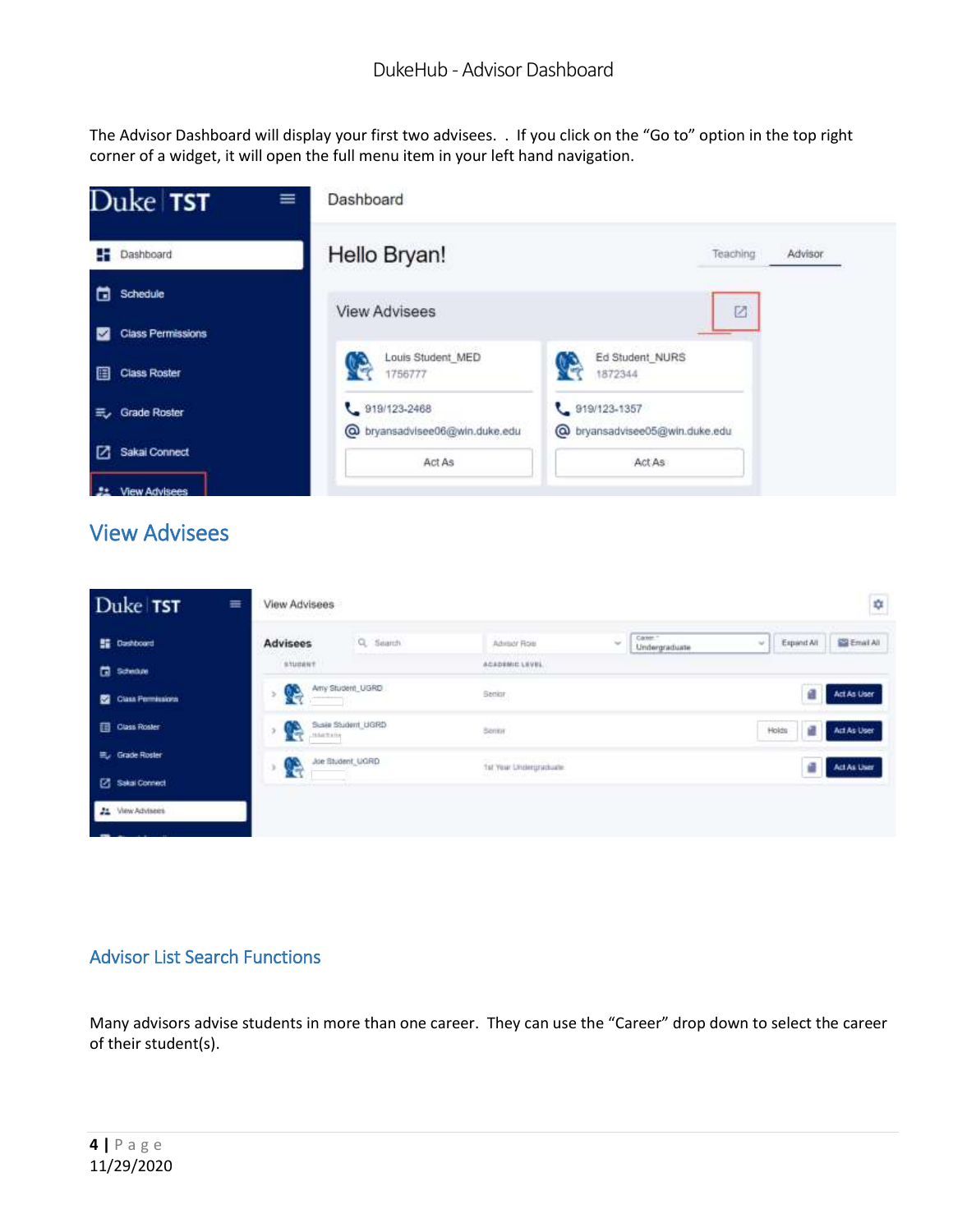| View Advisees   |                  |                        |    |                                       |    |            | Φ                     |
|-----------------|------------------|------------------------|----|---------------------------------------|----|------------|-----------------------|
| <b>Advisees</b> | Q                | Advisor Role           | w. | Career."<br>Undergraduate             | è, | Expand All | <b>Bill</b> Email All |
| STUDENT         |                  | ACADEMIC LEVEL         |    | School of Medicine                    |    |            |                       |
| Q               | Joe Student_UGRD | 1st Year Undergraduate |    | School of Nursing<br>Graduate<br>---- |    |            | Act As User           |
|                 |                  |                        |    | Undergraduate                         |    |            |                       |

Many advisors have different advisor roles. They can use the Advisor Role search to find students depending on their role.

| <b>Advisees</b> | Q Search           | Advisor Role:<br>$\times n$<br>Advisor | Career. <sup>+</sup><br>Undergraduate | $\sim$<br>Email All<br>Expand All |
|-----------------|--------------------|----------------------------------------|---------------------------------------|-----------------------------------|
| <b>STUDENT</b>  |                    | # Any Advisor Role                     |                                       |                                   |
|                 | Amy Student_UGRD   | Advisor                                |                                       |                                   |
| <b>C</b><br>÷.  |                    | ε<br>Dissertation Committee Chair      |                                       | Act As User                       |
|                 | Susie Student_UGRD | Advisor - College                      |                                       |                                   |
| G               |                    | Senior                                 |                                       | Act As User<br>Holds              |

Advisors can use the Search feature to search by name, grad term, major, etc.

| <b>View Advisees</b>                              |                                               |                                                |   |                         |        |                                    | ¢           |
|---------------------------------------------------|-----------------------------------------------|------------------------------------------------|---|-------------------------|--------|------------------------------------|-------------|
| <b>Advisees</b>                                   | Q 2021 Sp                                     | Advisor Role                                   | × | CHOIC*<br>Undergraduate | $\sim$ | The Committee of the<br>Expand All | Email All   |
| <b>EVANDED BY</b><br>STUDENT                      |                                               | Service County Peace (April)<br>ACADEMIC LEVEL |   | <u>ona music</u>        |        |                                    |             |
| i ol<br>downstrategy dealers<br><b>WASHINGTON</b> | Amy Student_UGRD                              | Senior                                         |   |                         |        |                                    | Act As User |
| G                                                 | TANK SAMPLE RANGE STATE<br>Susie Student_UGRD | Senior                                         |   |                         |        | Holds<br>ß                         | Act As User |

Once your search is completed. You can Expand All to verify. In this example, two students were returned. Click on Expand All and it will expand the information on these two students.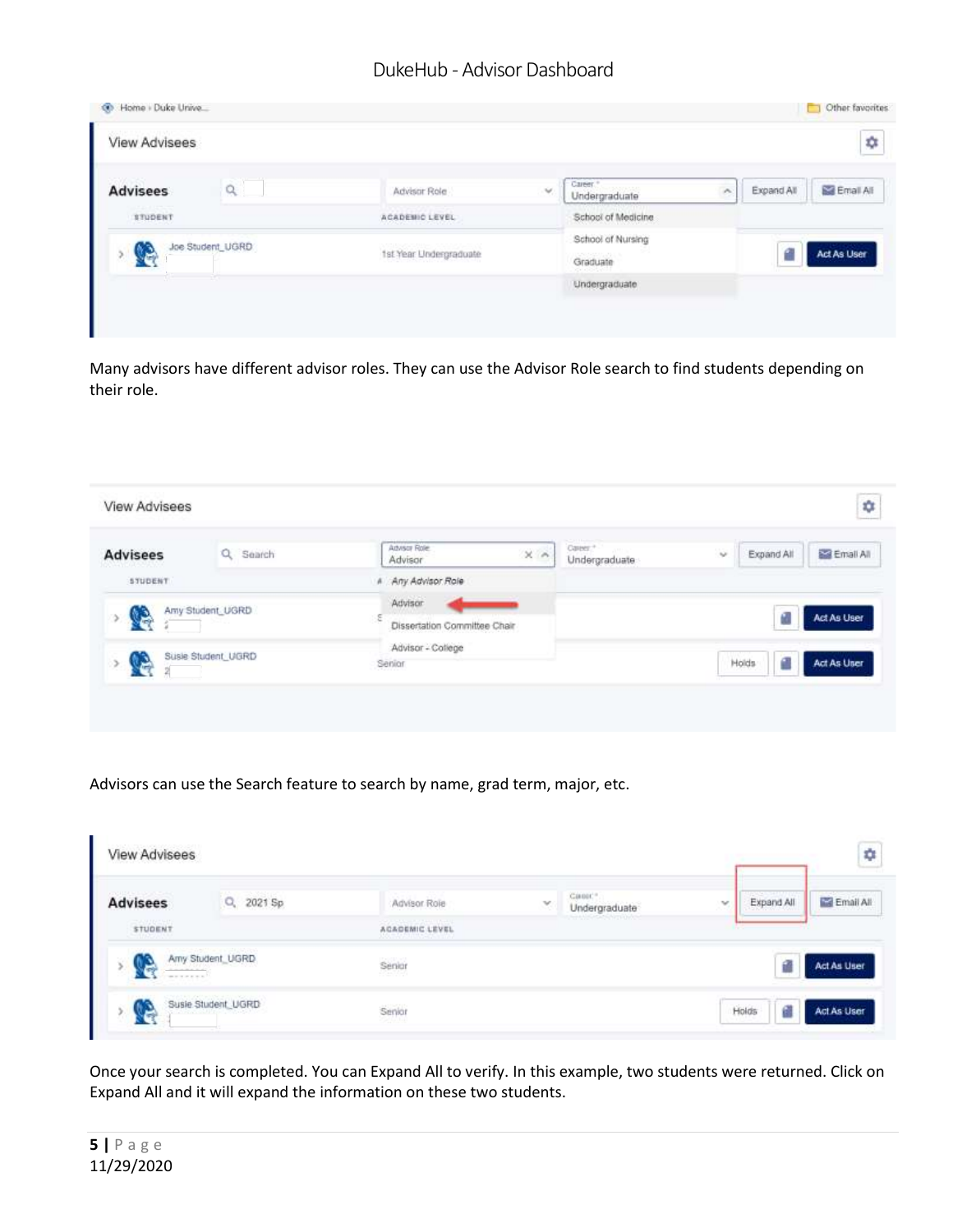| <b>Advisees</b>                       | Q 2021 Sp       | Advisor Role                                                    | $\omega$          | Career."<br>Undergraduate            | Collapse All<br>$\sim$       | Email All          |
|---------------------------------------|-----------------|-----------------------------------------------------------------|-------------------|--------------------------------------|------------------------------|--------------------|
| <b>STUDENT</b>                        |                 | <b>ACADEMIC LEVEL</b>                                           |                   |                                      |                              |                    |
| Amy Student, UGRD<br>v.               |                 | Senior                                                          |                   |                                      |                              | Act As User        |
| <b>DETAILS</b><br>Phone: 919/765-1234 |                 |                                                                 |                   |                                      |                              |                    |
|                                       |                 |                                                                 |                   |                                      |                              |                    |
| <b>ACADEMIC PLANS</b>                 |                 |                                                                 |                   |                                      |                              |                    |
| Program:                              | Trinity College | Program:<br>Trinity College                                     | Program:          | Trinity College                      |                              |                    |
| Major:                                | Psychology (AB) | Evolutionary<br>Secondary:<br>Anthropology(AB2)                 | Minor:            | Economics (MIN)                      |                              |                    |
| Requirement Term:                     | 2017 Fall Term  |                                                                 | Requirement Term: | 2017 Fall Term                       |                              |                    |
| Expected Grad Term 2021 Spring Term   |                 | Behavior, Ecology &<br>Secondary<br>Cognition<br>Concentration: |                   | Expected Grad Term: 2021 Spring Term |                              |                    |
|                                       |                 | Requirement Term:<br>2017 Fall Term                             |                   |                                      |                              |                    |
|                                       |                 | Expected Grad Term: 2021 Spring Term                            |                   |                                      |                              |                    |
| Susie Student UGRD<br>œ               |                 | Senior                                                          |                   |                                      | Holds                        | Act As User        |
|                                       |                 |                                                                 |                   |                                      |                              |                    |
|                                       |                 |                                                                 |                   |                                      |                              |                    |
| <b>Advisees</b>                       | Q<br>2021 Sp    | Advisor Role                                                    | U                 | Galler,"<br>Undergraduate            | Collapse All<br>$\mathbf{v}$ | <b>M</b> Email All |
| <b>STUDENT</b>                        |                 | ACADEMIC LEVEL                                                  |                   |                                      |                              |                    |

Click on Email All and you can email just these two students found in your search.

| Format |                                                                   | Draw                 | Options   | 间 Discard                                                        | <b>B</b> Send |  |
|--------|-------------------------------------------------------------------|----------------------|-----------|------------------------------------------------------------------|---------------|--|
| B      |                                                                   | $\frac{1}{\alpha-1}$ | Heading 1 | り……                                                              |               |  |
|        | From: kathleen carley@duke.edu                                    |                      |           |                                                                  |               |  |
|        | To bryaninstructor_advisor@win.duke.edu;                          |                      |           |                                                                  |               |  |
| Cc     |                                                                   |                      |           |                                                                  |               |  |
|        |                                                                   |                      |           | Bcc: bryansadvisee02@win.duke.edu; bryansadvisee03@win.duke.edu; |               |  |
|        | <from bryan="" desk="" instructor_advisor="" of="" the=""></from> |                      |           |                                                                  |               |  |

Sent from Mail for Windows 10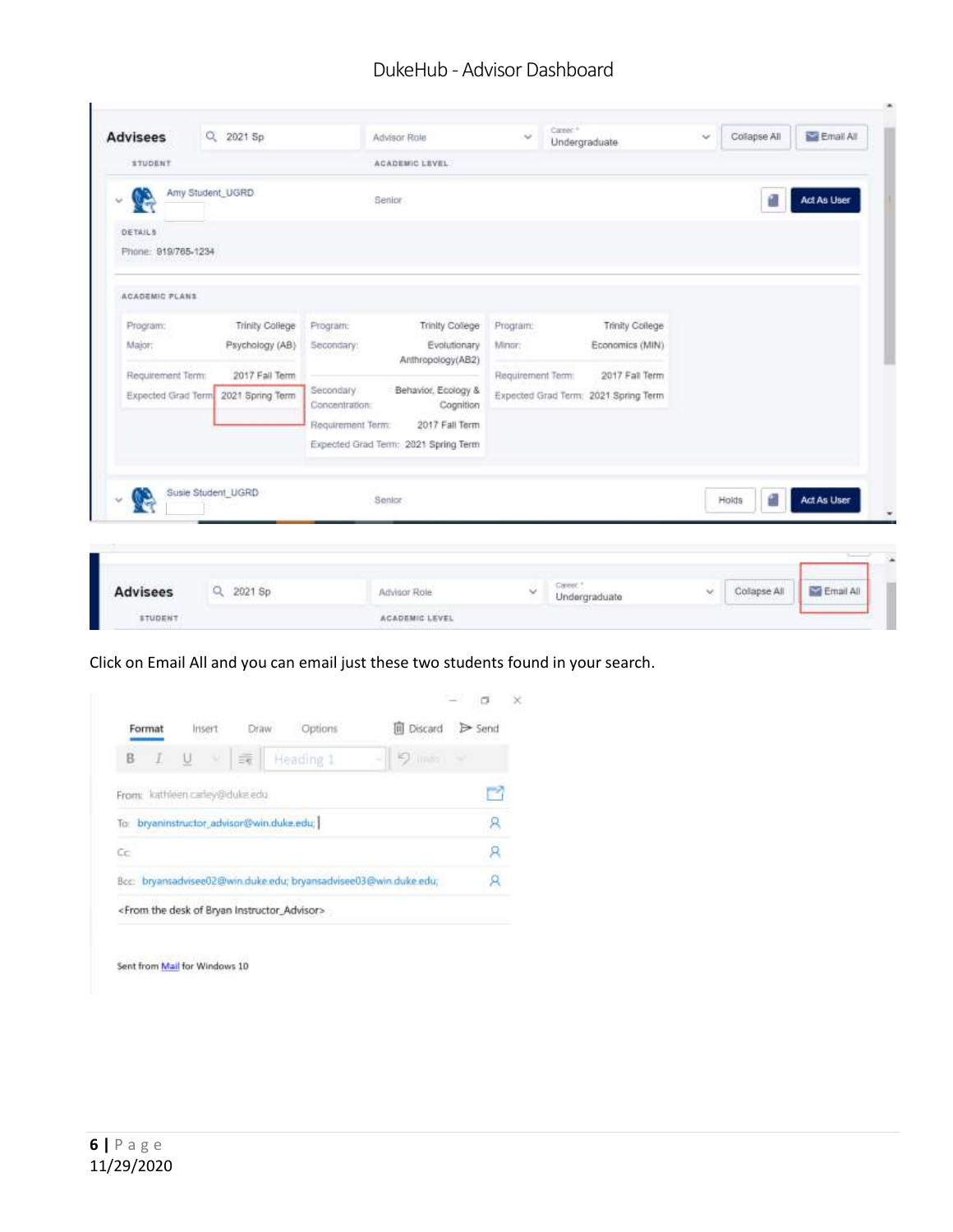#### <span id="page-6-0"></span>Releasing Not Eligible to Enroll Holds

Students who must meet with their advisor before being eligible to enroll in classes will have a "Not Eligible to Enroll" hold added to their record each registration cycle. The hold appears on the list of advisees. **Only this one hold can be released here on the Advisor list**. If a student has a Bursar hold or another registration hold, they will not appear here and cannot be released here.

| <b>View Advisees</b> |                           |                |               |                           |               |                            | ¢,          |
|----------------------|---------------------------|----------------|---------------|---------------------------|---------------|----------------------------|-------------|
| <b>Advisees</b>      | Q Search                  | Advisor Role   | $\mathcal{M}$ | Career."<br>Undergraduate | $\mathcal{A}$ | Expand All                 | Email All   |
| STUDENT              |                           | ACADEMIC LEVEL |               |                           |               |                            |             |
| ಿ                    | Amy Student_UGRD          | Senior         |               |                           |               |                            | Act As User |
| <b>R</b>             | Susie Student_UGRD<br>200 | Senior         |               |                           |               | Holds<br><b>CONTRACTOR</b> | Act As User |

Click on the Holds button, then click Release Hold.

| <b>DETAILS</b>                |                                                 |                                 |                                      |
|-------------------------------|-------------------------------------------------|---------------------------------|--------------------------------------|
| Start Term:                   | <b>FERENCIA DE MANERADO</b><br>2021 Spring Term | 025-042-5-21129<br>Institution: | Duke University                      |
| End Term:                     | ٠                                               | Department:                     | Registrar's Office                   |
| Start Date:                   | ¥                                               | Contact:                        | $\overline{\phantom{a}}$             |
| End Date:                     | E,                                              |                                 | SI Date Time: 11/25/2020 01:00:00 pm |
| Reason:                       | Not Eligible to Enroll in Term                  |                                 |                                      |
| <b>COMMENTS</b><br>www.netock |                                                 |                                 |                                      |

Once the hold has been released, the Hold button disappears from the list.

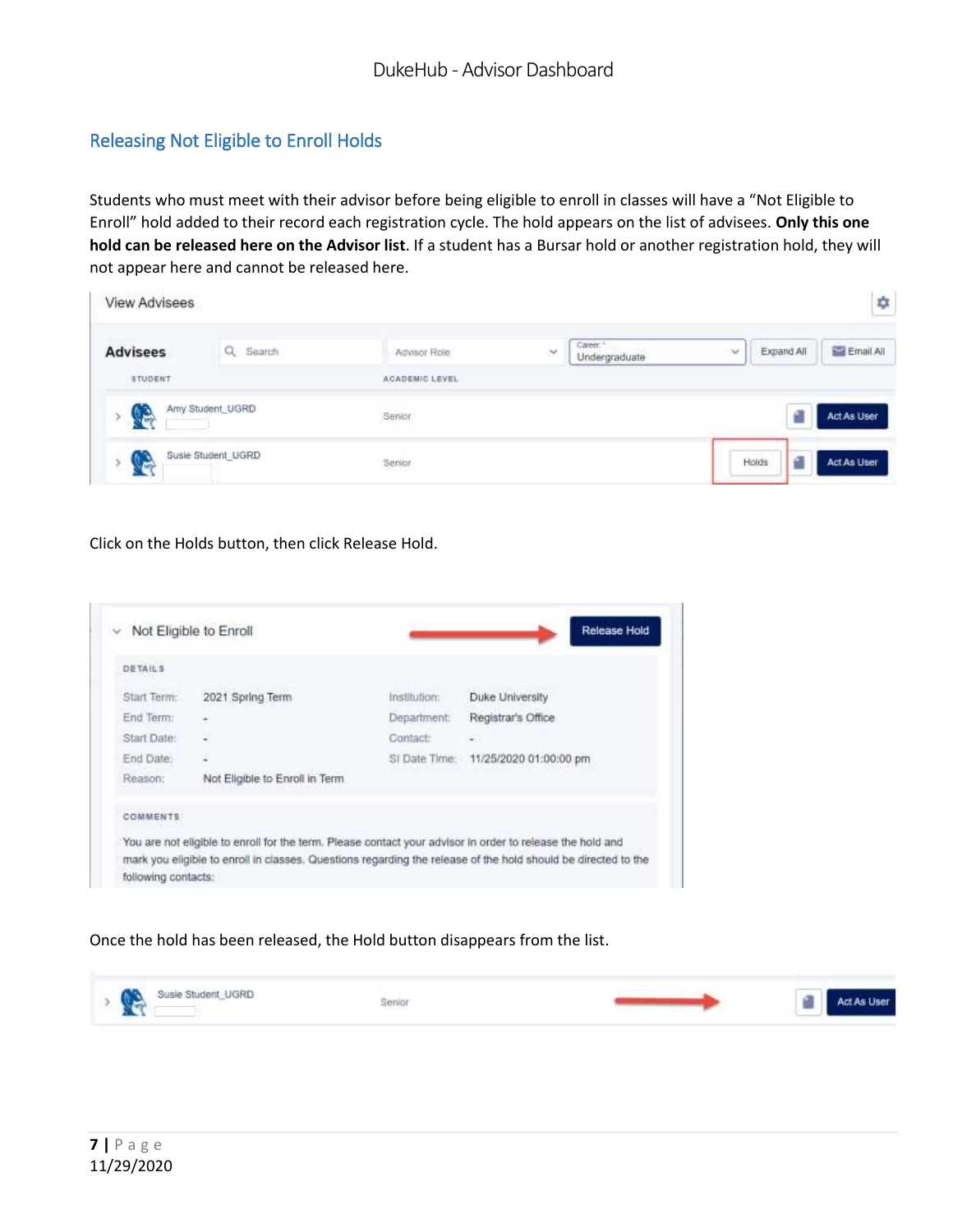#### <span id="page-7-0"></span>Advisor Comments

Click on the Comments Icon. This will open a new window where you can add comments or review existing comments.

| G. | Susie Student_UGRD<br>Senior | <b>ABLE</b> | <b>Act As User</b> |
|----|------------------------------|-------------|--------------------|
|----|------------------------------|-------------|--------------------|

Click on the plus sign to add a new comment.

|                                          |                                                            | Student 1D                         | 2367421                                                                                                                                                                                                                                                          |  |
|------------------------------------------|------------------------------------------------------------|------------------------------------|------------------------------------------------------------------------------------------------------------------------------------------------------------------------------------------------------------------------------------------------------------------|--|
| Susie Student UGRD                       |                                                            |                                    |                                                                                                                                                                                                                                                                  |  |
|                                          |                                                            | Duke Unique ID                     | 0737032                                                                                                                                                                                                                                                          |  |
| <b>Enter Criteria to Filter Comments</b> |                                                            |                                    |                                                                                                                                                                                                                                                                  |  |
| <b>Comment Group</b>                     |                                                            |                                    |                                                                                                                                                                                                                                                                  |  |
| Comment                                  | v                                                          |                                    |                                                                                                                                                                                                                                                                  |  |
| Date Range                               | H <sub>10</sub>                                            | 戒                                  | <b>Comment Test Display Option</b>                                                                                                                                                                                                                               |  |
|                                          |                                                            |                                    | C Preview Comment Text                                                                                                                                                                                                                                           |  |
| Author                                   |                                                            | v                                  | <b>Full Comment Text</b>                                                                                                                                                                                                                                         |  |
|                                          | upply filter<br>asset criterial                            |                                    |                                                                                                                                                                                                                                                                  |  |
|                                          |                                                            |                                    |                                                                                                                                                                                                                                                                  |  |
| Add a new comment                        |                                                            |                                    |                                                                                                                                                                                                                                                                  |  |
|                                          |                                                            |                                    |                                                                                                                                                                                                                                                                  |  |
|                                          |                                                            | Deans Adv                          |                                                                                                                                                                                                                                                                  |  |
| 10/27/2020                               |                                                            |                                    |                                                                                                                                                                                                                                                                  |  |
| ъ<br>I approved !                        | complete her major and minor. <>                           |                                    | request for part-time status for spring semester, but noted to her that<br>while she qualifies for part-time in terms of number of graduation credits needed and<br>completion of Trinity regs, her advising report indicates she still needs up to 3 courses to |  |
| 02/26/2019                               |                                                            | <b>Acad Advis</b>                  | Append                                                                                                                                                                                                                                                           |  |
| Þ                                        |                                                            |                                    |                                                                                                                                                                                                                                                                  |  |
|                                          |                                                            |                                    | is very excited to declare a major in EVANTH as a pre-veterinary student. <>                                                                                                                                                                                     |  |
| 02/25/2019 Philip Pope                   |                                                            | <b>2019 Sprng</b><br><b>TSHARE</b> |                                                                                                                                                                                                                                                                  |  |
|                                          | Midterm Grades, 2019 Spring. F/20 letter sent. CHEM 202L F |                                    |                                                                                                                                                                                                                                                                  |  |

Add the comment, click on submit, then close the window.

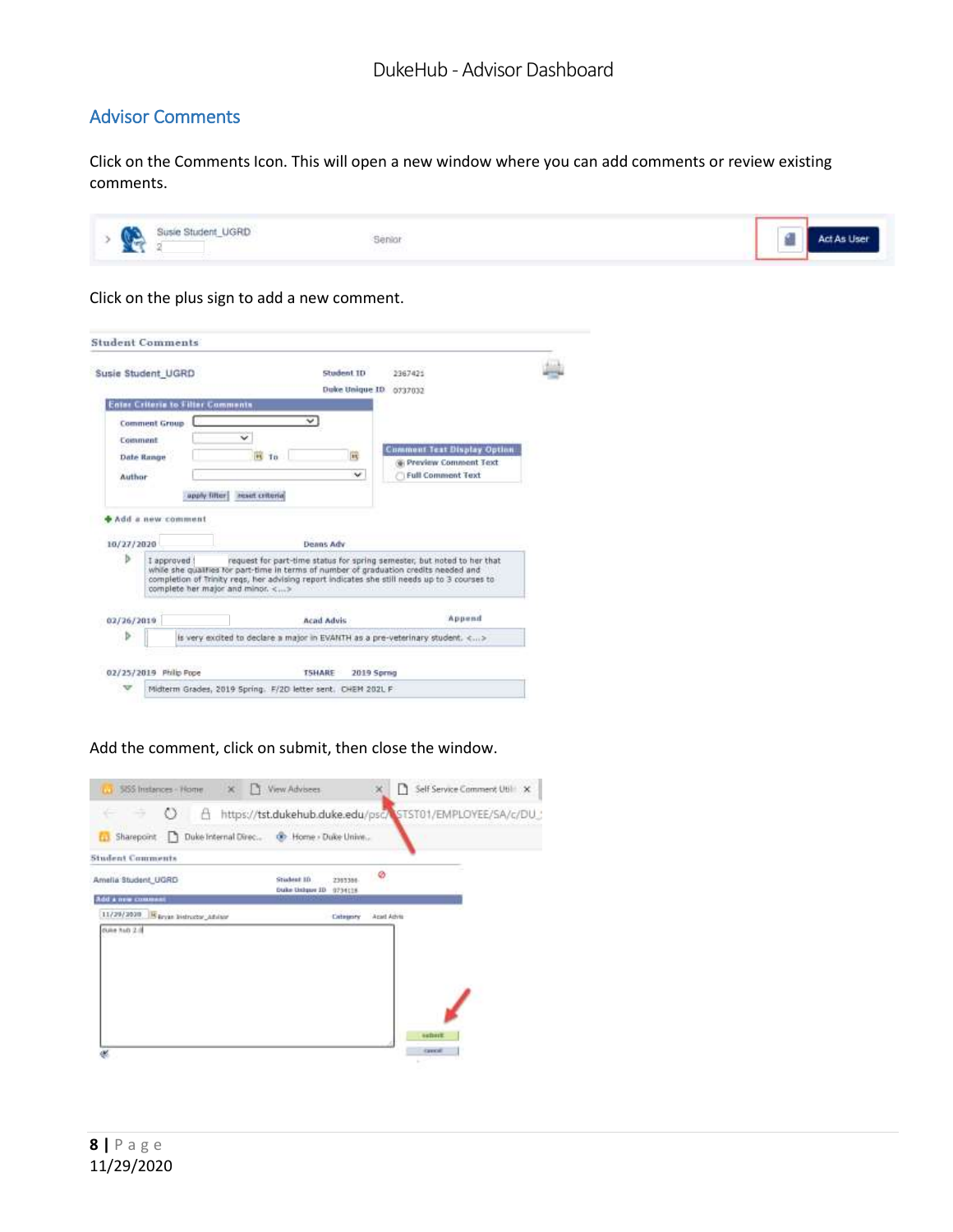# <span id="page-8-0"></span>Act as User

Act as User allows Advisors to simulate what a student sees when they go into DukeHub 2.0.

• **Act as User:** This button will allow you to see more detailed information about a student.



#### <span id="page-8-1"></span>Student Dashboard

You will see the **Student's Dashboard** at the top of the screen and a student's left-hand menu items on the left. The Dashboard is basically an abridged, high level graphical view of the information that is available in the left-hand menu items. When you click to expand a Dashboard item, it will also open up the left-hand menu items.

A student has two views a **General View** and an **Academics View**. Each View contains several "widgets". **NOTE:**  Students are able to remove some widgets from their dashboard, but STUDENTS CANNOT REMOVE HOLDS from their dashboard.

Click on the Exit Button when you no longer want to Act as User.

| Dashboard                      |                         |                                                                  | ۰    |
|--------------------------------|-------------------------|------------------------------------------------------------------|------|
| LE Acting As: Amy Student_UGRD |                         |                                                                  | Exit |
| Hello Amy!                     | General                 | Academics                                                        |      |
| Acting As: Amy Student_UGRD    |                         |                                                                  | Exit |
| Hello Amy!                     | General                 | Academica                                                        |      |
|                                |                         |                                                                  |      |
| Holds <sup>1</sup>             | $\overline{\mathbb{Z}}$ | Shopping Cart 2020 Fall Term                                     | ø    |
| Black Registration             | ×                       | You are not authorized for self service errollment at this time. |      |
| Wait List 2020 Fall Term       | 团                       |                                                                  |      |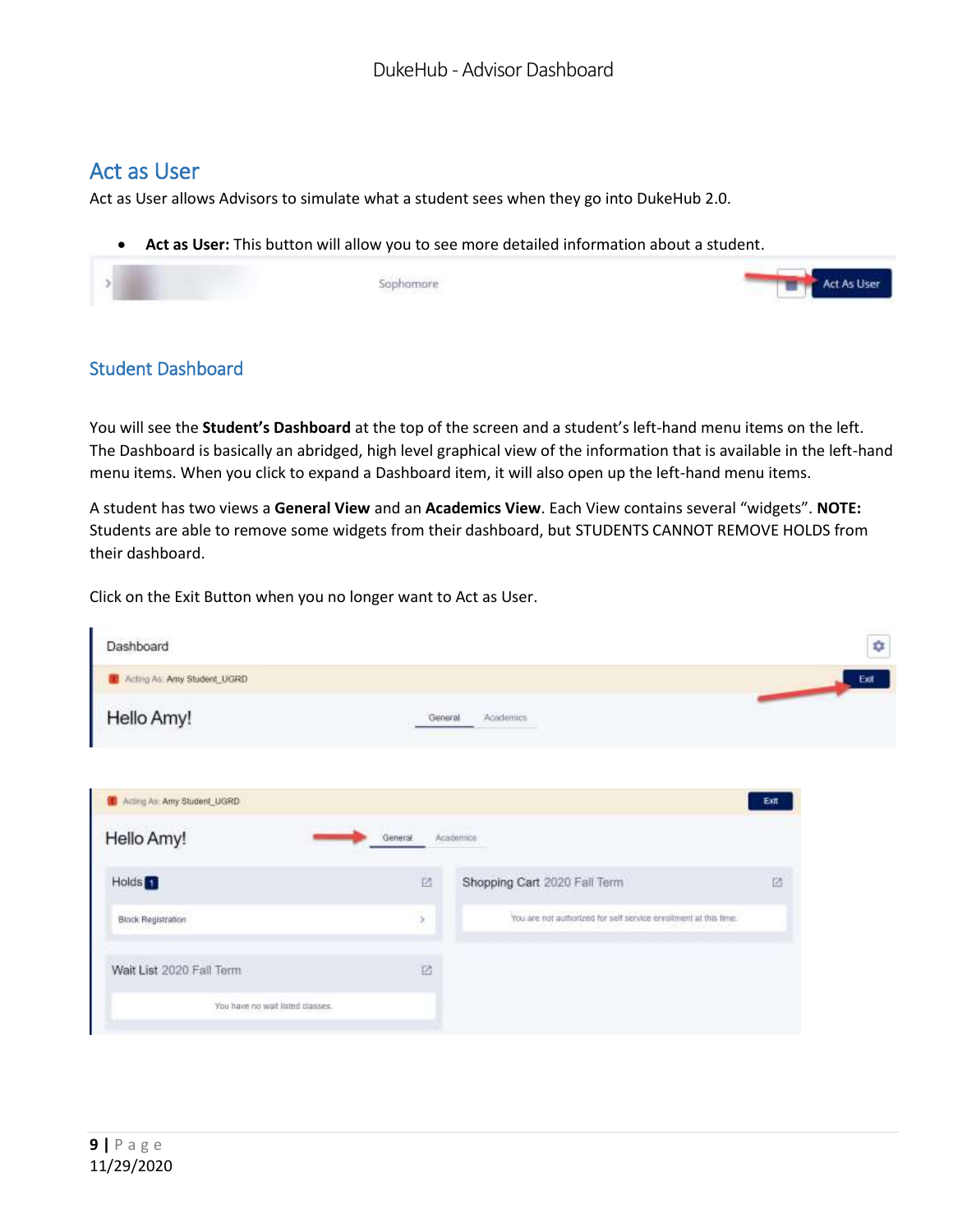| Duke TST                                  | ≡         | Acting Air Any Student, UGRD             |         |                                                                        |                |                                                                                      | Exit                      |
|-------------------------------------------|-----------|------------------------------------------|---------|------------------------------------------------------------------------|----------------|--------------------------------------------------------------------------------------|---------------------------|
| <b>A</b> Dashboard                        |           | Hello Amy!                               |         |                                                                        | <b>General</b> | Arademics                                                                            |                           |
| Class Information<br><b>St.</b> Enrolment | ×<br>w    | Class Schedule 2020 Fall Term            |         |                                                                        | id             | Grades 2020 Fall Term<br>The control of the control of the control of the control of | 诏                         |
| <b>Academics</b>                          | $\ddot{}$ | <b>Versi</b><br>The <sup>o</sup><br>Min. | The Fit | Sat Sun                                                                | Other          | INTRO TO THE WRITING OF POETRY. ENGLISH 2205.                                        | Grade not available.      |
| <sup>6</sup> My Information <sup>6</sup>  | ÷         |                                          |         | You flaws no disease on free day.                                      |                | SOCIAL MARKETING ENGLISH 255                                                         | Grade not available.      |
| <b>O</b> My Protie                        | ÷         | Student Exams 2020 Fall Term             |         |                                                                        | 硕              | ETHICS IN EVOLUTIONARY ANTHRO- EVANTH SBIS<br>LGBTO STUDIES GSF 2025                 | Ă.<br>Grade not available |
| Advisor-Driv Terre.                       | ×.        | GSF 2025-19966                           | VS.     | EVANTH 5805-16254                                                      | š              | FENCING ITHYSEDU 124                                                                 | s                         |
|                                           |           | March 19, 2020<br>C 12:00 am - 12:00 am  |         | March 19, 3330<br>3 12:00 am - 12:00 any<br>The word Higgs and Concert |                |                                                                                      |                           |

When you click on any of the items on the dashboard, it will bring you to the left hand navigation.

| Duke TST                     | $\equiv$             | Dashboard                                                             |                                     |   |                                                                                                                                                                                                                       | ۰    |
|------------------------------|----------------------|-----------------------------------------------------------------------|-------------------------------------|---|-----------------------------------------------------------------------------------------------------------------------------------------------------------------------------------------------------------------------|------|
| <b>A</b> Dashboard           |                      | <b>U</b> Arting As: Amy Student, UGRD                                 |                                     |   |                                                                                                                                                                                                                       | Ext  |
| <b>But</b> Class Information | w                    | Hello Amy!                                                            | General:                            |   | Academics                                                                                                                                                                                                             |      |
| Enrolment<br>Ð               | w                    | Holds <sup>3</sup>                                                    |                                     | ᅞ | Shopping Cart 2020 Fall Term                                                                                                                                                                                          | 环    |
| <b>Academics</b>             | $\ddot{\phantom{1}}$ | Block Registration                                                    |                                     |   | You are not authorized for self service enrolment at this time.                                                                                                                                                       |      |
| Duke TST                     | ≡                    | Holds                                                                 |                                     |   |                                                                                                                                                                                                                       | ÷    |
| Dashboard<br>٠               |                      | B Acting As: Amy Student, UGRD<br>T HOLD                              |                                     |   |                                                                                                                                                                                                                       | Exit |
| Class Information<br>m       | ×                    | Block Registration                                                    | <b>Block Registration</b>           |   |                                                                                                                                                                                                                       |      |
| <b>Enrolment</b><br>÷        | ×                    | Student Verification<br>Fleepom:<br>Registrar's Office<br>Department: | <b>DETAILS</b><br><b>Hastenbett</b> |   | Student Verification                                                                                                                                                                                                  |      |
| ſ.<br><b>Academics</b>       | ×                    |                                                                       | INSTRUCTIONS                        |   |                                                                                                                                                                                                                       |      |
| My information<br>o<br>Holds | u -                  |                                                                       |                                     |   | Two times a year students are required to verify their personal information. You must complete the verification process to<br>remove this hold. Once the verification is complete, the hold is automatically removed. |      |

#### <span id="page-9-0"></span>Student's Class Information/Schedule

This is where you see a graphical view of a student's schedule for the current term. You can review detailed information about the classes, including an instructor's email, course evaluation history (if available), Textbook information. This is the same information that a student sees about their classes.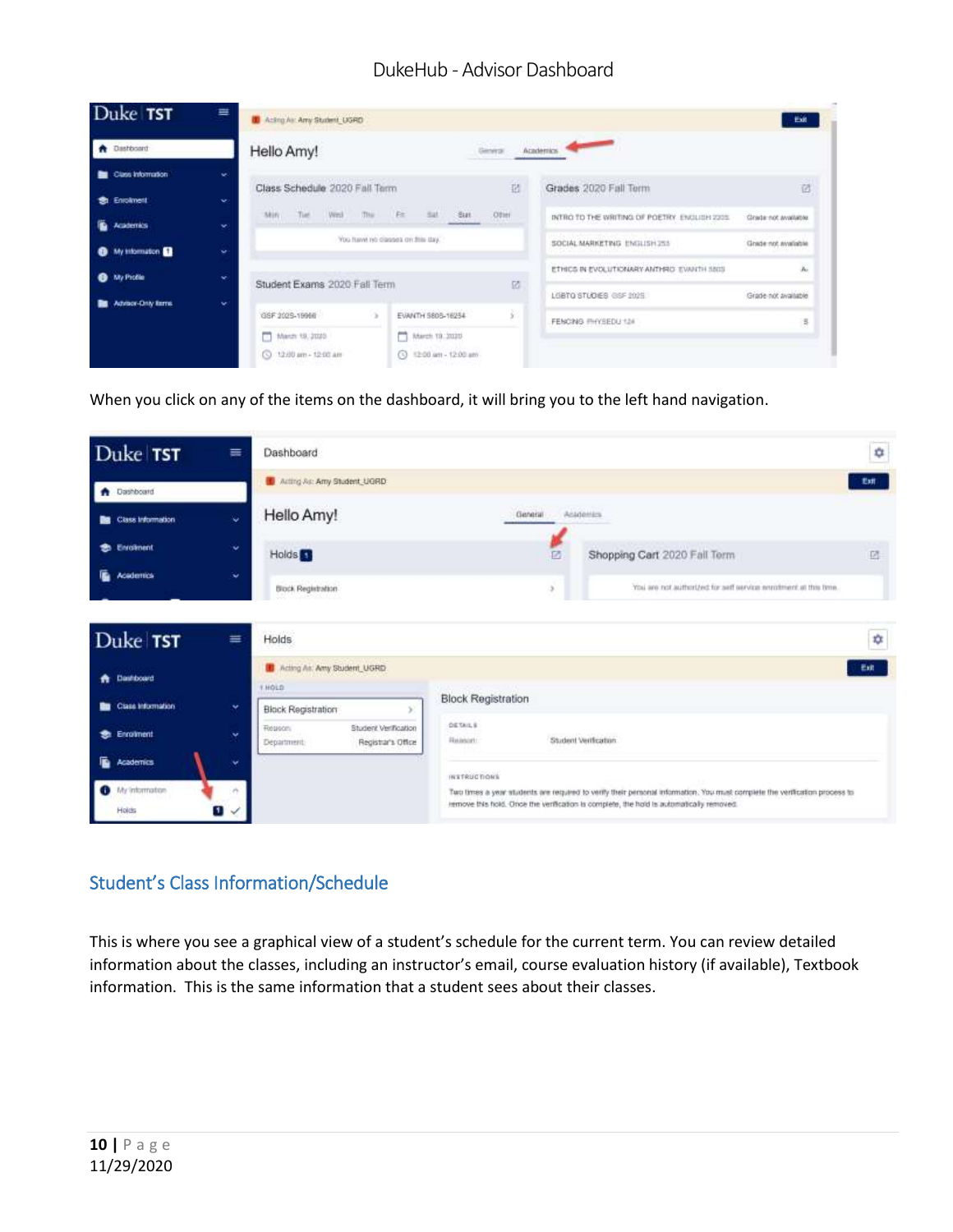| Duke DukeHub                             | 亖                                | Schedule     |                                     |                                                                           |                   |                                                                       |                                          | Download Schedule ~            | 曲<br>₩                                                                    | $\mathfrak{p}$ |
|------------------------------------------|----------------------------------|--------------|-------------------------------------|---------------------------------------------------------------------------|-------------------|-----------------------------------------------------------------------|------------------------------------------|--------------------------------|---------------------------------------------------------------------------|----------------|
| <b>A</b> Dashboard                       |                                  | Acting As: 1 |                                     |                                                                           |                   |                                                                       |                                          |                                |                                                                           | Ext.           |
| Class Information<br>Schedule            | $\sigma_{\rm c}$<br>$\checkmark$ |              | Mar 08 - Mar 14 -<br>Class Schedule | 這<br>Today<br>Class Exams                                                 | Wait List Classes |                                                                       | Time Period: 1<br>Week<br><b>COMPANY</b> | <b>Screenes</b><br>$\sim$      | $\sim$<br>Class Schedule, Class E<br><b>A SERVICE PARTNERS PROVIDENTS</b> | ē              |
| <b>S</b> Enrolment                       | ×                                |              | suu a                               | <b>MOM 9</b>                                                              | TUE 1H            | wen 11                                                                | THU 12                                   | eni ta                         | 627.14                                                                    |                |
| Б.<br>Academics                          | $\mathbf{v}$                     | 7.418        |                                     |                                                                           |                   |                                                                       |                                          |                                |                                                                           | ×              |
| <sup>6</sup> My Information <sup>2</sup> | $\ddot{}$                        | 3 AM         |                                     |                                                                           |                   |                                                                       |                                          |                                |                                                                           |                |
| <b>O</b> My Profile                      | $\sim$                           | 0.338        |                                     |                                                                           |                   |                                                                       |                                          |                                |                                                                           |                |
| Advisor-Only Items                       | ×.                               | 10.418       |                                     | CHEM 2020, (1812)<br>OBGANIC CHEMITERY B<br>GOOS NAT 107<br><b>SANSON</b> |                   | CHEM THYL SHELL<br>CONGAHIC CHEMILITIES<br>Granaceus 167<br>Anti-Sait |                                          | CHEM 2001.0003<br>GONNIBAR 197 |                                                                           |                |
|                                          |                                  | <b>TEAM</b>  |                                     |                                                                           |                   |                                                                       |                                          |                                |                                                                           |                |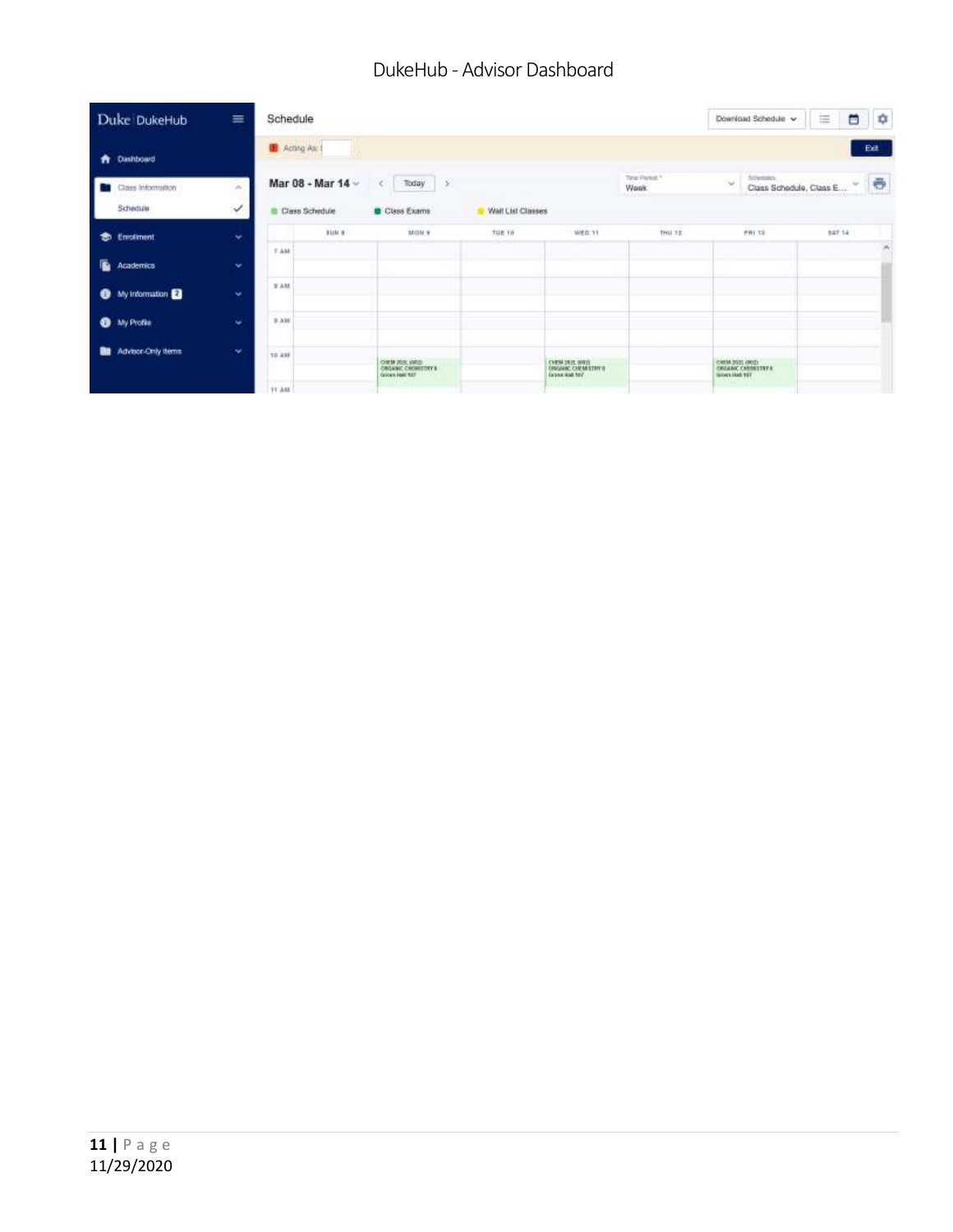# <span id="page-11-0"></span>Enrollment

# <span id="page-11-1"></span>Planner (Undergraduate and Nursing Students Only)

#### View a student's planner.

| Juke <b>TST</b><br>$\equiv$ | Planner                                                   |                                                  |                   |         | ¢              |
|-----------------------------|-----------------------------------------------------------|--------------------------------------------------|-------------------|---------|----------------|
| Dashboard                   | Acting As: Ed Student, NURS                               |                                                  |                   |         | Ext            |
| Class information<br>v      | Cent:<br>$\sim$<br>School of Nursing                      |                                                  |                   |         |                |
| Enrofment<br>×              |                                                           |                                                  |                   |         |                |
| Planner<br>✓                | 2019 Spring Term                                          |                                                  |                   |         |                |
| Schedule Builder            |                                                           |                                                  |                   |         |                |
| Shopping Cart               | 2019 Fall Term<br><b>PERSONAL AVAILABLE</b>               |                                                  |                   |         |                |
| View Wat List               |                                                           |                                                  |                   |         |                |
| Enrolment Dates             | 2020 Fall Term<br>$\sim$<br>the company of the company of |                                                  |                   |         |                |
| Academics                   | COURSE<br>ŵ                                               | <b>DESCRIPTION</b>                               | TYPICALLY OFFERED | FRE-RDG | <b>MMITS</b>   |
|                             | NURSING 595<br>$\rightarrow$                              | PHYS ASSESS & DIAG REASON-APN Fall and/or Spring |                   | Yes.    | $\frac{1}{4}$  |
| My information<br>v         |                                                           |                                                  |                   |         |                |
| My Profile                  | NURSING 596<br>$\rightarrow$<br>$\overline{\phantom{a}}$  | PHARM FOR ADVANCED NURSING Fall and/or Spring    |                   | Yes.    | $\overline{a}$ |

# <span id="page-11-2"></span>Shopping Cart (formerly known as Bookbag)

|                                            |              | <b>ID</b> Adling At: Amy Student, UGRD                  |                                                            |                |                                 |                            |                                 |               |                   | Eur      |
|--------------------------------------------|--------------|---------------------------------------------------------|------------------------------------------------------------|----------------|---------------------------------|----------------------------|---------------------------------|---------------|-------------------|----------|
| <b>Dashboard</b><br>∙<br>Class information | ×            | Terra.<br>2021 Spring Term                              | $\omega$                                                   |                |                                 |                            |                                 |               |                   | Schedule |
| Enrollment<br>e.                           | W.<br>a      | Q Search                                                |                                                            |                |                                 |                            |                                 |               |                   |          |
| Pranner                                    |              | CLASS =                                                 | DESCRIPTION                                                | <b>BAYA</b>    | <b>START</b>                    | <b>BMS</b>                 | <b>HESTRUETON</b>               | <b>LIMITS</b> | <b>STATUE</b>     |          |
| Schedule Builder<br><b>Shopping Cart</b>   | ✓            | Selection and a federal<br>ARTSVIS 210<br>01-LEC-(3492) | <b>BOULPTURE</b>                                           | $\overline{m}$ |                                 | 10:15 am :: 12:45 pm       | Blueban Ha. 1                   |               | 日 08              |          |
| View Walt List<br>Enrolment Dates          |              | CULANTH 243<br>01-LEC (5757)                            | LOVE & LONEUMESS<br><u> 대표 10 MB M 8 MB (1996) 10 MB M</u> | Turn<br>10066  | 12:00 pm<br>186 A Jerry         | $+15 \, \text{nm}$         | Ame Alison<br>n na matangan     |               | 图 26/36<br>图 0/35 |          |
| Œ.<br>Academics                            | $\checkmark$ | ENGLISH 2265<br>01-5EM (7860)<br>사람은 아이가 어떻게 보니?        | DRAMATIC WRITING<br>1979년 1989년 11월 11일 11월 12일            | WW<br>We       | 5250<br>$-2.30$ pm<br>7979 (SC) | $6.00 \text{ }\mu\text{m}$ | Noat Boll<br><b>AVIS DIRECT</b> | τ.            | ■ 14/16<br>四 0/16 |          |

#### Click on > to get more information about the class.

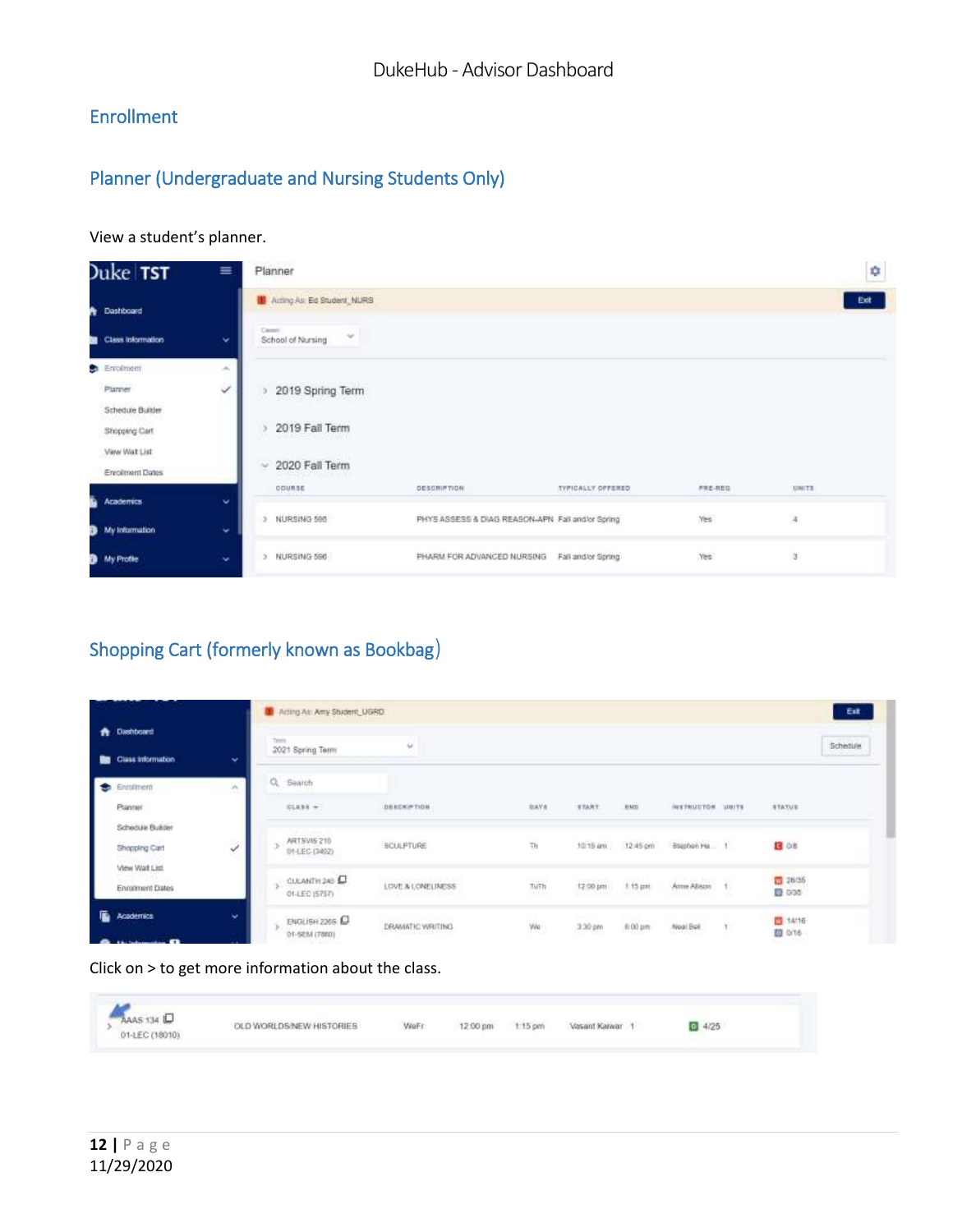| AAAS 134<br>01-LEC (18010) | OLD WORLDS/NEW HISTORIES                                                                                                                                                                                                                                                                                                                                                                                                                                                                       | WeFr | 12:00 pm          | $1.15$ pm | Vasant Kawar.           | 614/25 |
|----------------------------|------------------------------------------------------------------------------------------------------------------------------------------------------------------------------------------------------------------------------------------------------------------------------------------------------------------------------------------------------------------------------------------------------------------------------------------------------------------------------------------------|------|-------------------|-----------|-------------------------|--------|
| <b>INFORMATION</b>         |                                                                                                                                                                                                                                                                                                                                                                                                                                                                                                |      | DETAILS           |           |                         |        |
| Class Number:              | 18010                                                                                                                                                                                                                                                                                                                                                                                                                                                                                          |      | Instructor.       |           | Vasant Kaiwar           |        |
| Career:                    | Undergraduate.                                                                                                                                                                                                                                                                                                                                                                                                                                                                                 |      | Dates:            |           | 08/17/2020 - 11/16/2020 |        |
| Session:                   | Regular Academic Session                                                                                                                                                                                                                                                                                                                                                                                                                                                                       |      | Meets:            |           | WF 12:00pm - 1:15pm     |        |
| Units:                     | 1 units                                                                                                                                                                                                                                                                                                                                                                                                                                                                                        |      | Instruction Mode: |           | Online                  |        |
| Grading:                   | Graded                                                                                                                                                                                                                                                                                                                                                                                                                                                                                         |      | Room:             |           | Online Course           |        |
| Description:               | New approaches to history of the world from ca. 500 to                                                                                                                                                                                                                                                                                                                                                                                                                                         |      | Campus:           |           | Duke University         |        |
|                            | 1500 CE. Examines the world before European                                                                                                                                                                                                                                                                                                                                                                                                                                                    |      | Location:         |           | Online                  |        |
| Add Consent:               | hegemony. Topics may include nature of autonomous<br>centers of production around the globe; characteristics<br>of trade, empire, science, technology, and high culture<br>across Asia, the Middle East, Africa and the Americas:<br>diffusion of inventions, ideas, cultures and religions<br>through travel, trade, state and empire building.<br>Readings and films explore diverse cosmopolitan<br>worlds before the coming of modernity, instructor: Staff<br>Instructor Consent Required |      | Components:       |           | Lecture Required        |        |
| Class Attributes:          | (CCI) Cross Cultural Inquiry<br>Cross-listed in another department<br>(CZ) Civilizations<br>(SS) Social Sciences                                                                                                                                                                                                                                                                                                                                                                               |      |                   |           |                         |        |
| Ciass Notee:               | For students unable to attend classes synchronously,<br>scheduled interactive sessions will fulfill, in conjunction.<br>with recorded classes, the attendance requirement.                                                                                                                                                                                                                                                                                                                     |      |                   |           |                         |        |

Scroll down to see information about Textbooks, Course Evaluation History, Course Synopsis.

#### **Textbooks**:

Provides a list of the textbooks associated with a class and a link to the Duke Textbook Store.

#### **TEXTBOOKS**

- > AMERICA IS IN THE HEART | BULOSAN
- > OBASAN | KOGAWA
- > TROPIC OF ORANGE | YAMASHITA

Duke Textbook Store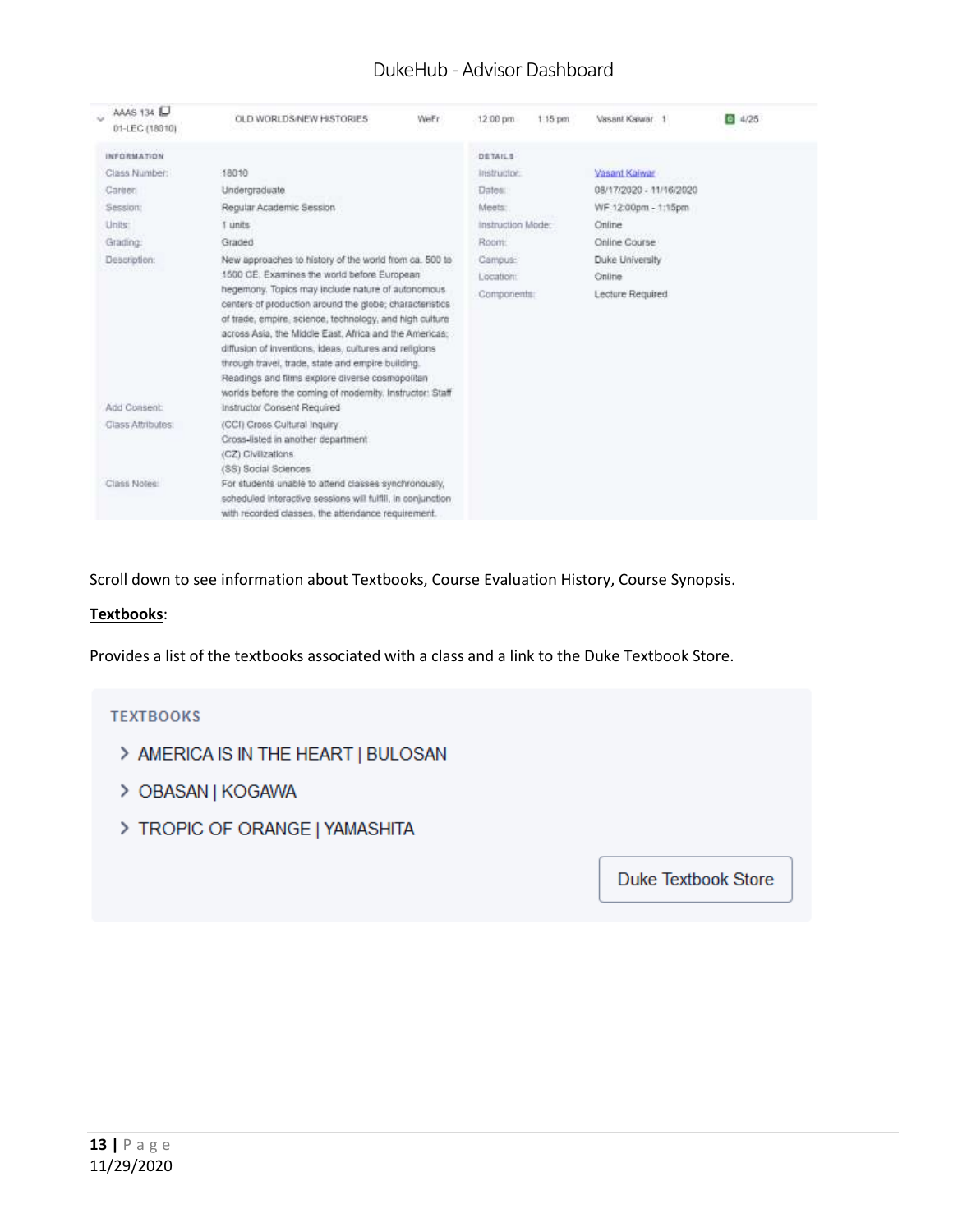Click on the Schedule button to go the class schedule associated with this shopping cart.

| Shopping Cart                                  |                                        |                    |                   |                                                                                       |                                   |                                                                                           |                          |          |
|------------------------------------------------|----------------------------------------|--------------------|-------------------|---------------------------------------------------------------------------------------|-----------------------------------|-------------------------------------------------------------------------------------------|--------------------------|----------|
|                                                | <b>Ch</b> Acting As: Arry Student_UGRD |                    |                   |                                                                                       |                                   |                                                                                           |                          | Exit     |
| Term.                                          | 2021 Spring Term                       | Ý.<br>4            |                   |                                                                                       |                                   |                                                                                           |                          | Schedule |
| Q Search                                       |                                        |                    |                   |                                                                                       |                                   |                                                                                           |                          |          |
| $CLASS =$                                      |                                        | <b>DESCRIPTION</b> |                   | DAVS:<br>START-                                                                       | 若解白                               | INSTRUCTOR UNITS                                                                          | STATUS                   |          |
| Schedule                                       |                                        |                    |                   |                                                                                       |                                   | Download Schedule v                                                                       |                          |          |
|                                                | 1 Acting As: Amy Student_UGRD          |                    |                   |                                                                                       |                                   |                                                                                           |                          |          |
|                                                |                                        |                    |                   |                                                                                       |                                   |                                                                                           |                          |          |
|                                                |                                        |                    |                   |                                                                                       |                                   |                                                                                           |                          |          |
|                                                | Jan 17 - Jan 23 -<br>x                 | Today<br>15        |                   |                                                                                       | Time Period. <sup>4</sup><br>Week | Scheduler.<br>$\sim$<br>Class Schedule, 0                                                 |                          |          |
| Class Schedule                                 |                                        | Class Exams        | Wait List Classes |                                                                                       |                                   |                                                                                           |                          |          |
|                                                | <b>SUN 17</b>                          | MON.18             | TUE 19            | WED 28                                                                                | THU 21                            | <b>デ共1 22</b>                                                                             |                          |          |
|                                                |                                        |                    |                   |                                                                                       |                                   |                                                                                           |                          |          |
|                                                |                                        |                    |                   |                                                                                       |                                   |                                                                                           | ÷                        |          |
|                                                |                                        |                    |                   |                                                                                       |                                   |                                                                                           | $\overline{\phantom{a}}$ |          |
|                                                |                                        |                    |                   |                                                                                       |                                   |                                                                                           | -                        |          |
|                                                |                                        |                    |                   |                                                                                       |                                   |                                                                                           | -                        |          |
| 6 AM<br>7.4M<br>9 AM<br>9 AM<br>10 AM<br>11 AM |                                        |                    |                   | EVANTH 4RIS (81)<br>ADV CURRENT TOPICS IN<br>EVANTH<br><b>Bislogical Sciences 184</b> |                                   | <b>FIGURE MOS REL</b><br>ADV CURRENT TOPICS IN<br>EVANTH<br><b>Biological Kcinces 188</b> |                          |          |

#### <span id="page-13-0"></span>View Waitlist

If a student is waitlisted in a class for one or more terms, you will see the class(es) listed her and the student's waitlist position.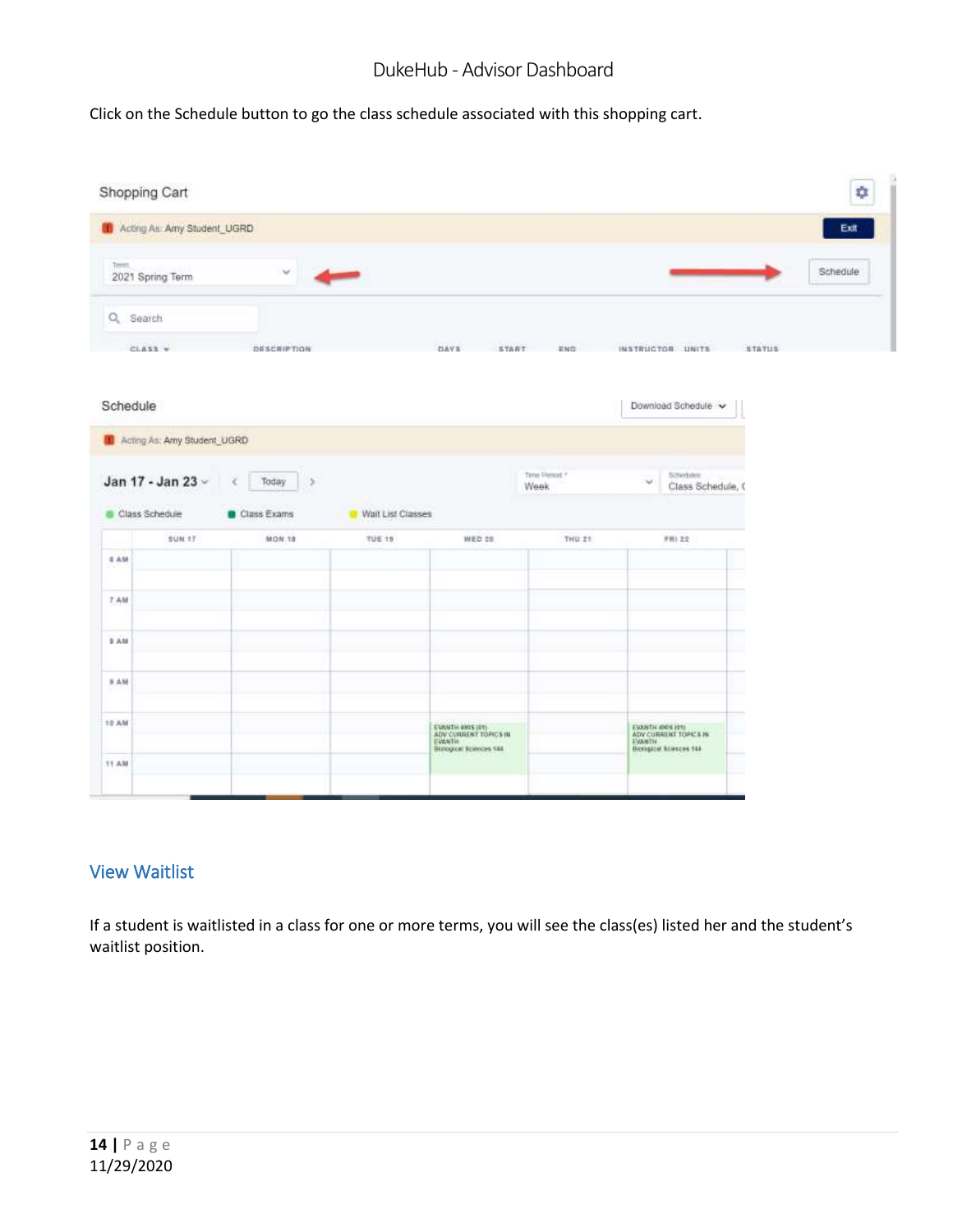| Duke TST                          | $\equiv$ | View Walt List                           |                                                |                    |                     |                              |                                   |                   | ¢                                                |
|-----------------------------------|----------|------------------------------------------|------------------------------------------------|--------------------|---------------------|------------------------------|-----------------------------------|-------------------|--------------------------------------------------|
| <b>A</b> Dashboard                |          | <b>30</b> Acting Art: Arry Student, UGRD |                                                |                    |                     |                              |                                   |                   | Ent                                              |
| Class information                 | ×        | TAYT:<br>2021 Spring Term                | Su.                                            |                    |                     |                              |                                   |                   |                                                  |
| ы<br>Envolvement<br>Placear       | w        | Section List<br>SECTION                  | <b>DESCRIPTION</b>                             | DATE               | <b>START</b>        | END                          | <b>ROOM</b>                       | <b>INSTRUCTOR</b> | AND RESPONSIVE CONTINUES IN THE<br>LIST POSITION |
| Schedule Builder<br>Shopping Carl |          | CLEANTH 243                              | LOVE & LONELINESS<br>AND DRIVER WITH STREET BY | $\hbar\omega\hbar$ | 100200-<br>12:00 pm | 6855597<br>$1.15$ pm<br>---- | Deline Course<br>all at the Chair | Arms Allman       |                                                  |
| View Watt List                    | ₹        |                                          |                                                |                    |                     |                              |                                   |                   |                                                  |

# <span id="page-14-0"></span>Schedule Builder

If a student uses schedule builder you can see the classes and schedules that they have saved.

| Duke TST                                            | $\equiv$     | <b>Schedule Builder</b>                |                                                |                        |                                     | Favorites 1<br>Tips                     |
|-----------------------------------------------------|--------------|----------------------------------------|------------------------------------------------|------------------------|-------------------------------------|-----------------------------------------|
| Dashboard<br>*                                      |              | <b>8</b> Acting Art: Amy Student, UGRD |                                                |                        |                                     | Ext                                     |
| Class Information<br>▬                              | $\checkmark$ | Tirtt."<br>2021 Spring Term            | $\sim$                                         |                        |                                     | 0<br>Expand Filters<br>Import Courses ~ |
| Enrolment<br><b>M</b><br>Planner                    | ON.          |                                        | Select up to 80 courses to build your schedule |                        |                                     |                                         |
| Schedule Bulder                                     | ×.           | COURSE<br>v                            | COURSE TITLE                                   | <b>TELEC</b><br>UNITS. | <b>STATISTICS</b><br>status.<br>05B |                                         |
| Shopping Carl<br>View Wall List                     |              | CULANTH 240<br>✓                       | LOVE & LONELINESS                              | ŋ.                     | g a                                 | Select Sections<br>ō                    |
| Enrothment Dates                                    |              | ENGLISH 2905-4<br>$\checkmark$         | BP TOPICS IN CREATIVE WRITING                  | ä.                     | z.                                  | ō<br>Select Sections                    |
| ı.<br><b>Academics</b><br>My information <b>Co.</b> | w<br>÷       | EVANTH 490S<br>v.                      | ADV CURRENT TOPICS IN EVANTH                   | 1.                     | $\ddot{z}$                          | ō<br>Select Sections                    |

#### Students can save up to 5 favorite schedules.

| <b>Schedule Builder</b><br>는 눈물이 있어서 그는 많이 아예 들어서. |   | Tips<br>Favorites 1                         |
|----------------------------------------------------|---|---------------------------------------------|
| Acting As: Amy Student_UGRD                        |   | Exit                                        |
| 2021 Spring Term                                   | v | Expand Filters<br>Import Courses $\backsim$ |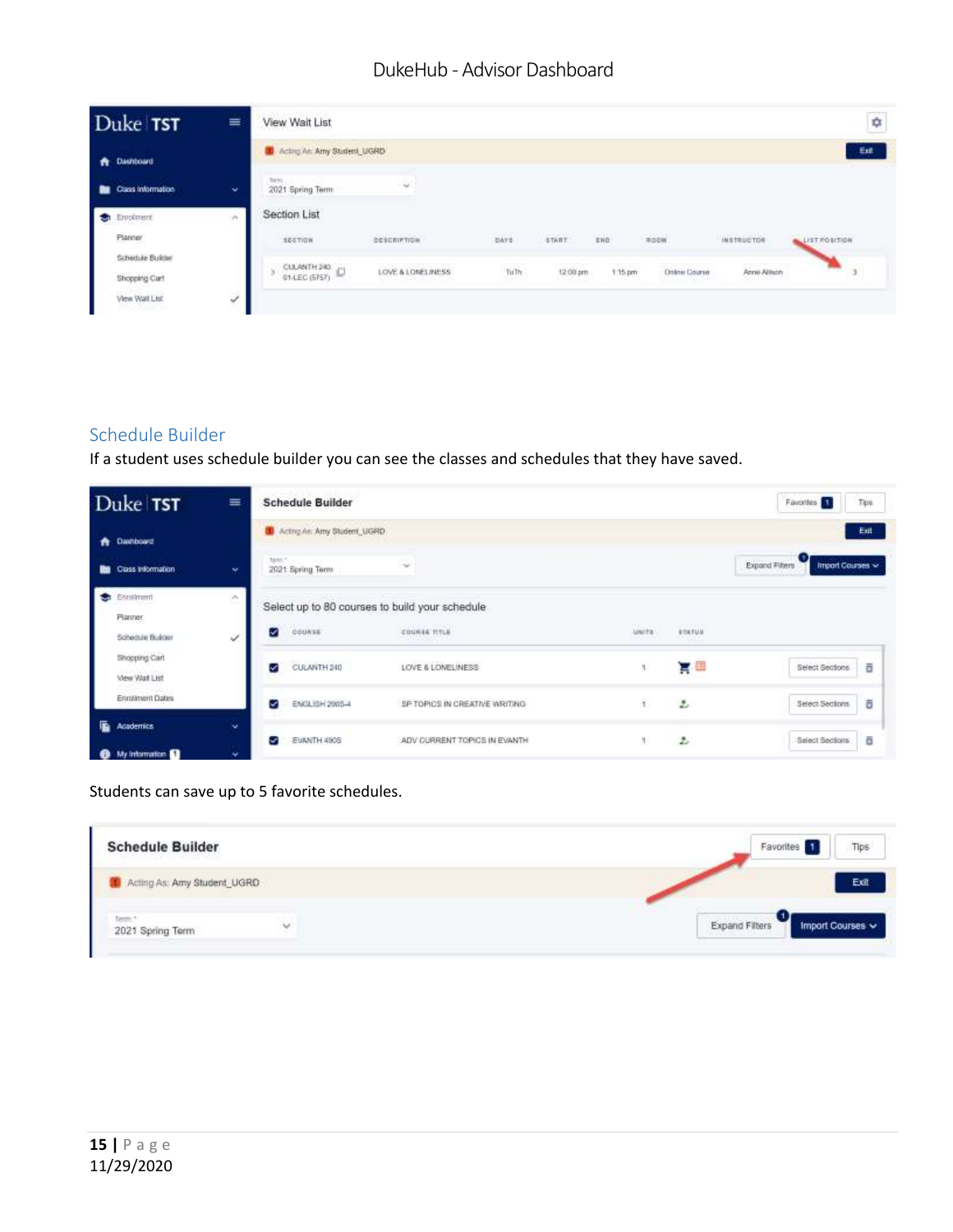|                                                | L Acting As: Amy Student_UGRD |     |     |                                                                    |     |                                                                    |  |  |  |  |
|------------------------------------------------|-------------------------------|-----|-----|--------------------------------------------------------------------|-----|--------------------------------------------------------------------|--|--|--|--|
| C PREV. 1 HEXT 3<br>Favorite_01_no_MON_morning |                               |     |     |                                                                    |     |                                                                    |  |  |  |  |
|                                                | <b>BUN</b>                    | MON | TÚE | Louis Andrew<br>WED                                                | THU | PHI                                                                |  |  |  |  |
| 8.438                                          |                               |     |     |                                                                    |     |                                                                    |  |  |  |  |
| 子术键                                            |                               |     |     |                                                                    |     |                                                                    |  |  |  |  |
| $x + w$                                        |                               |     |     |                                                                    |     |                                                                    |  |  |  |  |
| 9.4M                                           |                               |     |     |                                                                    |     |                                                                    |  |  |  |  |
| <b>TYYSYK</b><br>10 AM                         |                               |     |     | EVANTH ASSESSED<br>ADV CURRENT TOPICS IN<br>EVANTH (ECOL & EVOL OF |     | EVANTH 4805 870.<br>ADV CURRENT TOWER IN<br>EVANTH (ECOL & EVOL OF |  |  |  |  |

# <span id="page-15-0"></span>Enrollment Dates

Provides key dates for when shopping carts open, enrollment appointments start and enrollment limits.

| Duke Internal Direc.<br>[ Sharepoint: | $1 - 17$<br>.<br>+ Home - Duke Unive       |                                                                                  | Cither                                                                                                        |
|---------------------------------------|--------------------------------------------|----------------------------------------------------------------------------------|---------------------------------------------------------------------------------------------------------------|
|                                       | ATTENTION<br>≡                             |                                                                                  | <b>ATTENTION</b>                                                                                              |
| Duke TST                              | Book Bag Appointment                       |                                                                                  | <b>Enrollment Appointment</b>                                                                                 |
| <b>A</b> Dashboard                    | use beginning October 19, 2020 at 12:00AM. | Your Book Bag for the 2021 Spring Term Regular Academic Session is available for | You may begin enrolling for the 2021 Spring Term Regular Academic Session on<br>November 10, 2020 at 12:00AM. |
| Class Information<br>▬                | v<br>Expand a term to get more information |                                                                                  |                                                                                                               |
| Enrothment<br>o                       | ×<br>TERM                                  | CAREER                                                                           |                                                                                                               |
| Planner                               |                                            |                                                                                  |                                                                                                               |
| Schedule Builder                      | $~\vee~$ 2021 Spring Term                  | Undergraduate                                                                    |                                                                                                               |
| Shopping Cart                         | SHOPPING CARTAPPOINTMENTS                  |                                                                                  |                                                                                                               |
| View Yilah List                       | Session: Regular Academic Session          |                                                                                  |                                                                                                               |
| Enrolment Dates                       | √                                          | Dates: October 19, 2020 12:00 am - February 2, 2021 11:59 pm                     |                                                                                                               |
| ъ.<br>Academics                       | v<br>ENROLLMENT APPOINTMENTS               |                                                                                  |                                                                                                               |
| My Information<br>0                   | Lewill: Senior<br>v                        |                                                                                  |                                                                                                               |
|                                       | Session: Regular Academic Session          |                                                                                  |                                                                                                               |
| My Profile<br>e                       | v                                          | Daten: November 10, 2020 12:00 am - February 2, 2021 11:59 pm                    |                                                                                                               |
| Amy Student_UGRD                      | Max Total Linits: 5.5<br>v.                | Max Audit Units: 5.5                                                             |                                                                                                               |
| J.                                    | Max filo GPA Units: 5.5                    | Max Vitalt List Units: 5.5                                                       |                                                                                                               |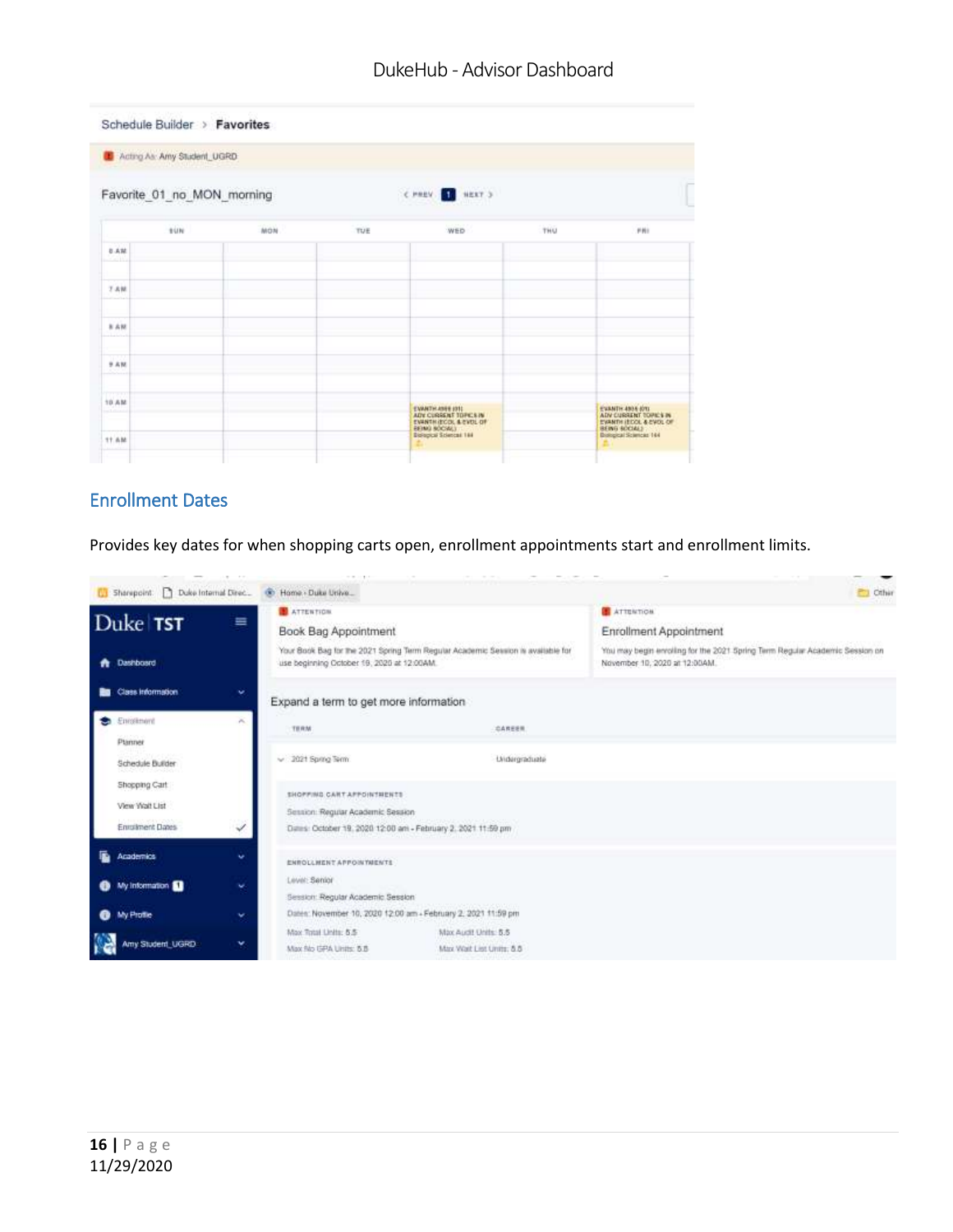#### <span id="page-16-0"></span>**Academics**

There are quite a few menu items under Academics. You can use the gray scroll bar to see all items.



#### <span id="page-16-1"></span>Student Programs (and Plans/Subplans)

Use the **>** symbol to expand to see the student's program and plan information, and program status (Active, or on leave).

| <b>N</b> Dashboard |                          |                                          |                                            |                                                      |                   |
|--------------------|--------------------------|------------------------------------------|--------------------------------------------|------------------------------------------------------|-------------------|
| Class Information  | ۷                        | Undergraduate                            |                                            |                                                      |                   |
| Enrolment<br>÷     | $\overline{\phantom{a}}$ | PROGRAM                                  | THE RESIDENCE ROLL FOR SALE<br>ADMIT TORIA | <b>CONTRACTOR ANGELES INC.</b><br>EUPECTED GRAD TERM | STATUS            |
| <b>Academica</b>   | ×.<br>w                  | Trinky College 2018 Fall Term<br>$\sim$  | 2018 Fall Term                             | 2022 Spring Term                                     | Active in Program |
| Programs           | ر                        | Plan: Psychology (AB) 2018 Fall Term.    | Sub Pran: +                                |                                                      |                   |
| Test Scores        |                          | Plan: Global Health (MIN) 2018 Fall Term | Sub Plan -                                 |                                                      |                   |
| Degree Progress    |                          | Plan: Chemistry (MN) 2011 Fail Term:     | Sub Plan: -<br>-------                     |                                                      |                   |
| What-If            |                          |                                          |                                            |                                                      |                   |
| Course List        |                          |                                          |                                            |                                                      |                   |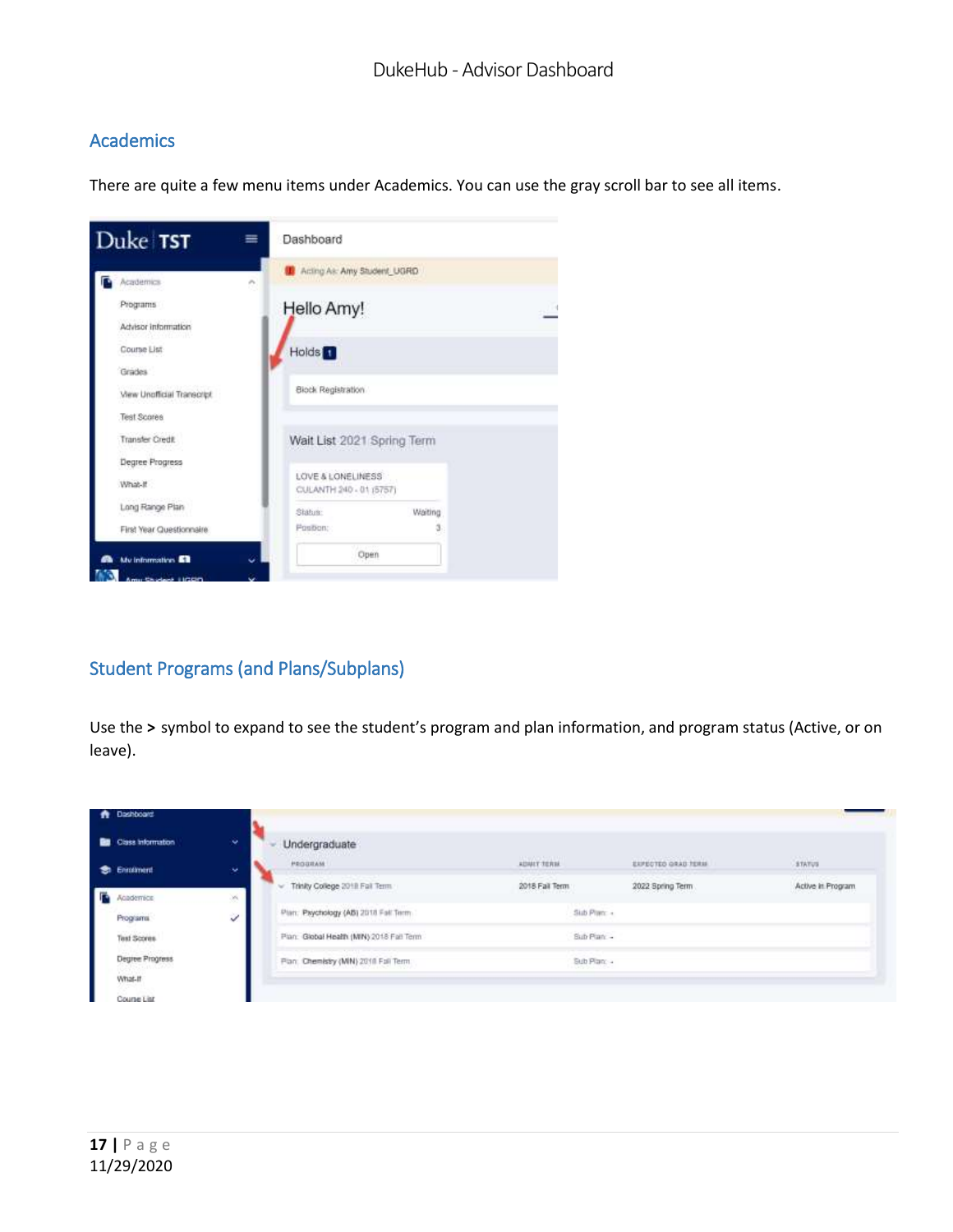# <span id="page-17-0"></span>Advisor Information

| Duke TST                                                           | $\equiv$                 | Advisor Information           |                                                                                                           |                                  |                                             | ¢    |
|--------------------------------------------------------------------|--------------------------|-------------------------------|-----------------------------------------------------------------------------------------------------------|----------------------------------|---------------------------------------------|------|
| <b>Bu</b> Class information                                        | ÷                        | 1 Acting As: Amy Student UGRD |                                                                                                           |                                  |                                             | Exit |
| <b>St.</b> Enrolment                                               | $\checkmark$             | Career                        | $\sim$                                                                                                    |                                  |                                             |      |
| г<br>Asidemics                                                     | $\mathcal{P}_\mathrm{b}$ | PROGRAM                       |                                                                                                           |                                  | <b>POINTS</b><br>日本発言系数                     |      |
| Programs<br><b>Address Country Country</b><br>Advisor Information  | $\checkmark$             | $v$ Trinity College           |                                                                                                           |                                  | <b>Undergraduate</b>                        |      |
| Course List                                                        |                          |                               | Alexis Manhertz Financial aid counselor                                                                   | Christopher P. Roy DEAN          |                                             |      |
| 1983 S.C. 66<br>Grades<br>View Unofficial Transcript               |                          | <b>Hune</b><br>Ettell         | Financial Aid Counselor<br>alcots machertz@doke.edu                                                       | <b>Date:</b><br>Email.<br>Phone: | Dagit<br>chris my@dutes edu<br>010/000-3018 |      |
| Test Sconne<br><b>Transfer Credit</b><br>Degree Progress<br>What-E |                          | Role<br>Timait<br>Phimic      | Nicole L Schramm-Sapyta Advison couleur<br>Advisor - College<br>нсов эсполителемо@фико.edu<br>919184-5187 |                                  |                                             |      |

#### <span id="page-17-1"></span>Test Scores

Use the **>** symbol to expand to expand the test scores under each test type.

| ୰<br>Test Scores                        | <b>B</b> Acting As: |                                        |              |               |                      |                |             | Ext                               |
|-----------------------------------------|---------------------|----------------------------------------|--------------|---------------|----------------------|----------------|-------------|-----------------------------------|
| Degree Progress<br>What-If              |                     | APSLF - AP Self-Report Scores-Unoffici |              |               |                      |                |             |                                   |
| Course List                             |                     | <b>ACT - American College Testing</b>  |              |               |                      |                |             |                                   |
| View Unofficial Transcript<br>Grades    | w                   | SAT2 - Scholastic Assessment Test II   |              |               |                      |                |             |                                   |
| First Year Questionnaire                | COMPOMET            | TEST SCORE                             | LETTER SCORE | PERCENTILE    | <b>TERT DATE</b>     | ACADEMIC LEVEL | GATA SOURCE | DATE LOADED                       |
| Advisor Information<br>Degree Planner   | Math Level II       | 780.00                                 |              | $\rightarrow$ | 11/05/2016           | 11th Grade     | E18         | 04/06/2018                        |
| Transfer Credit                         | Motecular Brology   | 770.00                                 | YS.          | $\lesssim$    | 05/26/2017           | 12th Grade     | <b>ETS</b>  | 04/06/2018                        |
| ×.<br><b>O</b> My information <b>EX</b> | <b>Physics</b>      | <b>REPS</b><br>800.00                  |              | 87            | an noo<br>10/07/2017 | 12th Grade     | ET5         | <b>Abbased Call</b><br>04/06/2018 |

#### <span id="page-17-2"></span>Degree Progress (Advisement Report in current DukeHub)

This online view of this report looks quite different than current DukeHub. All of the requirements are listed on the left side of the screen. There is a scroll bar in the middle of the screen that you can use to scroll down. To see more

information about a requirement, click on the **>** symbol to see more information. Click on **view PDF** to see pull the report, which is the same report that you see in current DukeHub.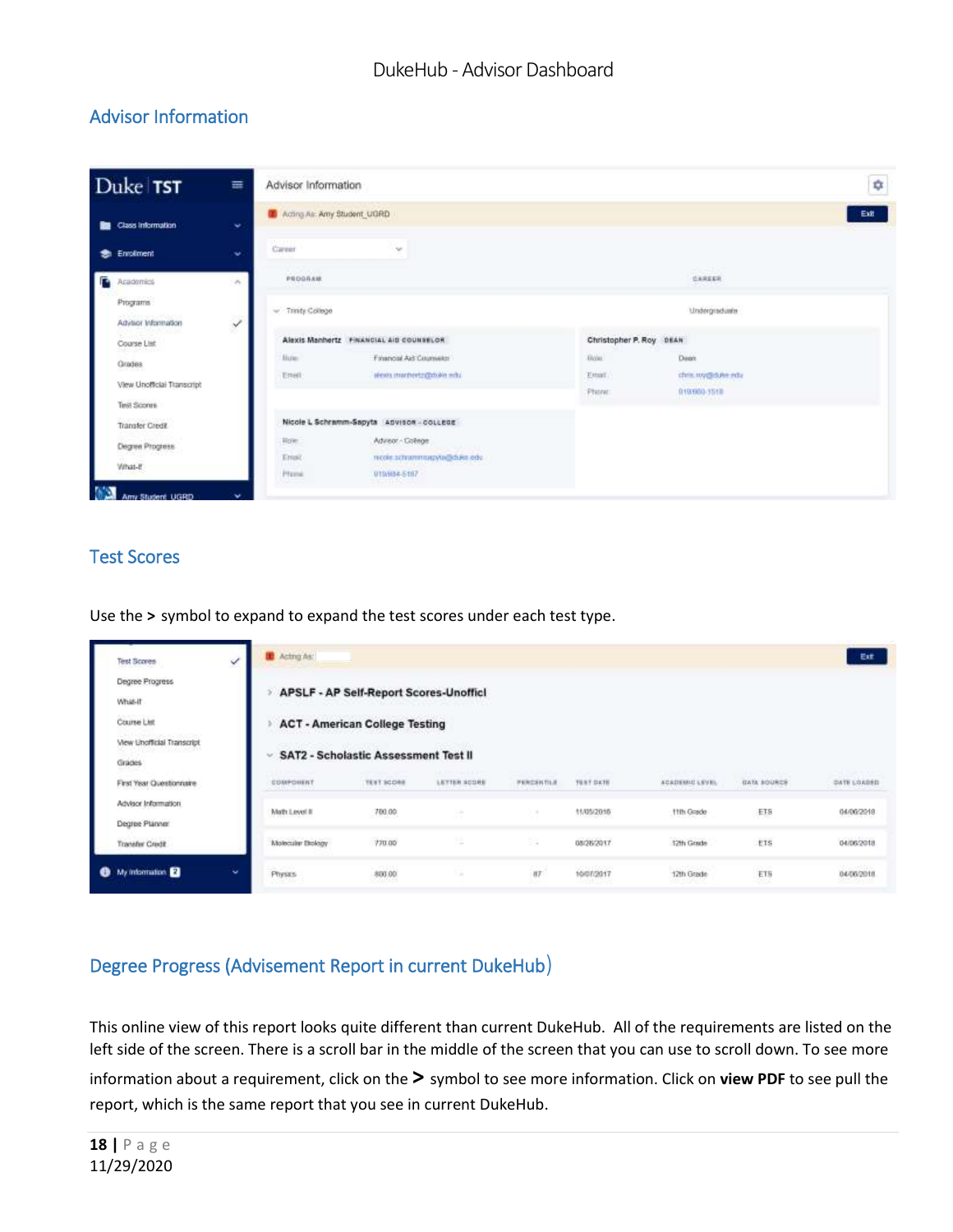

| <b>COURSE HISTORY</b>                                                                    | FIRST YEAR SEMINAR: 1 full course designated as a<br>×<br>seminar |
|------------------------------------------------------------------------------------------|-------------------------------------------------------------------|
| THIS REPORT ASSUMES SATISFACTORY COMPLETION OF<br>ALL IN-PROGRESS COURSES                | Eirst Year Seminar sansered<br>View Courses                       |
| FIRST YEAR SEMINAR: 1 full course designated as<br><b>SATISFIED</b><br>a seminar         |                                                                   |
| <b>Small Group Learning Experience [MOT SATISFIED]</b>                                   |                                                                   |
| After the first year, 2 cc designated as seminar, tutorial, independent study, or thesis |                                                                   |

#### <span id="page-18-0"></span>What If

You can see a What if report if a student has generated a report. There is a create report button but it is not currently operational.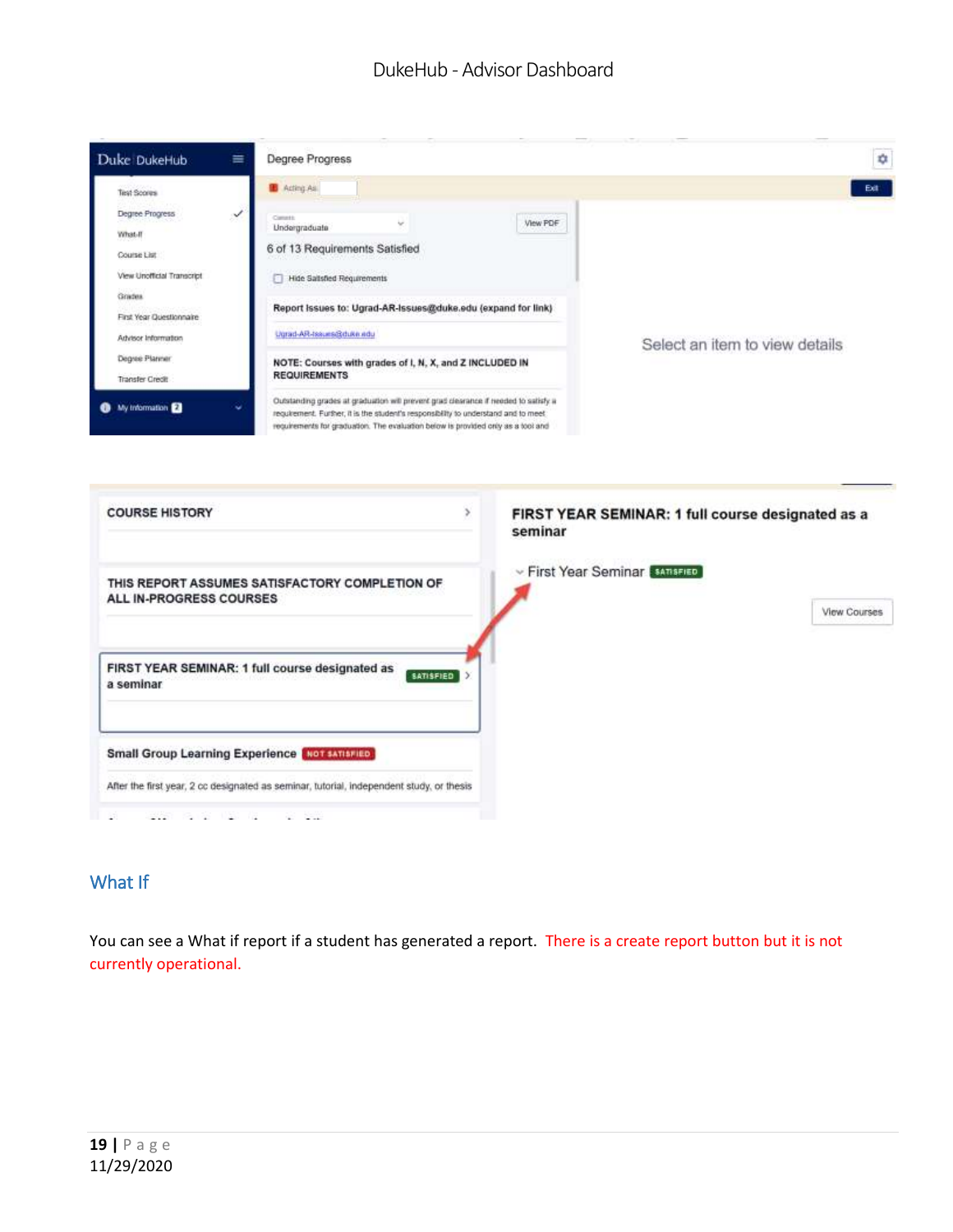| ÷<br>ŗ.     | Erwollment<br>Academica                                        | ÷ | WHAT'S SCENARIO                 | may also select whal-if courses. Click the Create New Report button to set up your what-if sonnario. | (Advisor) You may be working with someone who is considering a particular program of study or major. You can set up a what if scenario based on different academic programs. You |                      |
|-------------|----------------------------------------------------------------|---|---------------------------------|------------------------------------------------------------------------------------------------------|----------------------------------------------------------------------------------------------------------------------------------------------------------------------------------|----------------------|
|             | Programs<br>Tirat Scores<br>Degree Progress.                   |   | Previous Reports<br>REPORT DATE | CAREER                                                                                               | REQUIREMENTS SATISFIED                                                                                                                                                           | <b>Create Report</b> |
|             | What-If<br>Course List<br>View Unofficial Transcript<br>Grades | ୰ | 03/04/2020                      | Undergraduate                                                                                        | 布地                                                                                                                                                                               | View Report          |
| <b>Fall</b> | First Year Questionnaire                                       |   |                                 |                                                                                                      |                                                                                                                                                                                  |                      |

#### <span id="page-19-0"></span>Course List

Displays all planned, in progress, and taken classes. Click on the Status button. You can select one or more statuses that you want to see. Those left unchecked will not display. All headings on the list are sortable.

| Duke DukeHub                              | 亜                | Course List                                             |                        |                  |                              |        |          | Φ                 |
|-------------------------------------------|------------------|---------------------------------------------------------|------------------------|------------------|------------------------------|--------|----------|-------------------|
| Closs information                         | ÷                | Acting As                                               |                        |                  |                              |        |          | Ext               |
| ٠<br>Errollment                           | ٠                | <b>SMAIL</b>                                            | Grade<br>$\sim$        | $\sim$           |                              |        | Q Search |                   |
| Arademics                                 | $\omega_{\rm c}$ | Taken<br>Planned                                        |                        | TERM             | <b>JNSTRUCTOR(S)</b>         | GRADE  | UNITS    | <b>STATUS</b>     |
| 580,530<br>Programs<br><b>Test Scores</b> |                  | Transferred<br><b>D</b> In Progress                     | <b>FTRY I</b>          | 2020 Fail Term   | <b>Brian Coggins</b>         | s.     | 10       | a,<br>In Progress |
| Degree Progress<br>What-E                 |                  | $\Box$ in Carl<br>statement lines between the statement |                        | 2022 Spring Torm | $\sim$                       | $\sim$ | H.       | ۰<br>Planned      |
| Course List<br>View Unofficial Transcript | $\checkmark$     | BIOLOGY 201L                                            | MOLECULAR BIOLOGY      | 2019 Fall Term   | Allson Hill<br>L. Ryan Baugh | Ą.     | 无        | V.<br>Taken       |
| Grades                                    |                  | BIOLOGY 2021.                                           | GENETICS AND EVOLUTION | 2019 Spring Term | <b>John H Willis</b>         | A.     |          | V,<br>Taken:      |

#### <span id="page-19-1"></span>Unofficial Transcript

There is a graphical view. Use the > symbol to expand one are or click on Expand All. You can also click on the PDF button to view PDF version.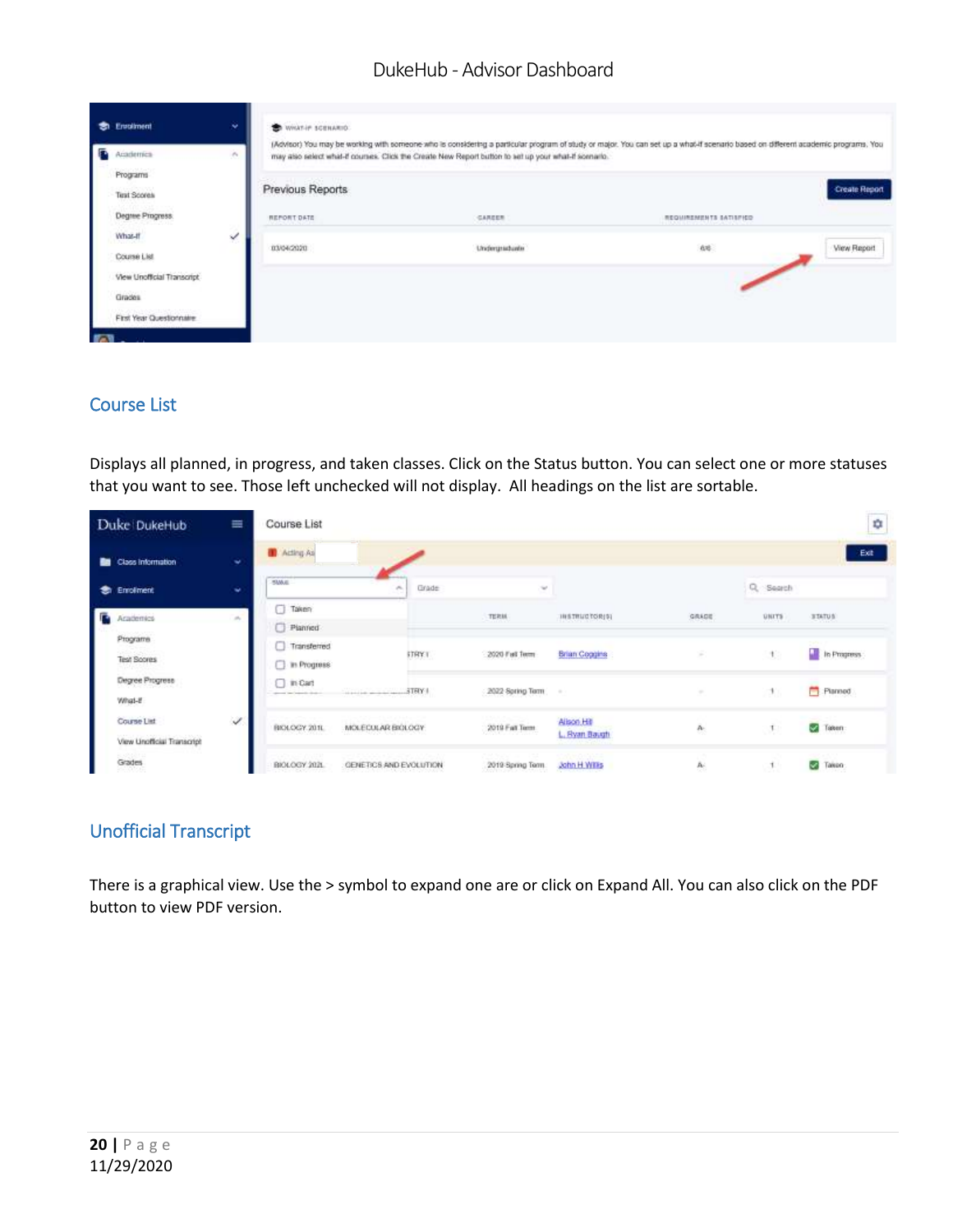| Duke DukeHub                                      | $\equiv$                    | Acting As<br><b><i>Property Services</i></b>                                   |                                                                          |                 |                  | Exit     |
|---------------------------------------------------|-----------------------------|--------------------------------------------------------------------------------|--------------------------------------------------------------------------|-----------------|------------------|----------|
| Class Information                                 | w                           | Transcript Type.<br>Unafficial Transcript<br>pati Ministerykla nebližnosta cen | Carter.<br>$\sim$<br>Undergraduate<br>LA 12 Conceller global acceptances | ù               |                  | View PDF |
| <b>S</b> Enrotment                                | w                           | ENROLL-MENT TOTALS                                                             |                                                                          | COMBINED TOTALS |                  |          |
|                                                   |                             | Cumulative GPA:                                                                | 3.947                                                                    | Cumulative CPA: | 3.947            |          |
| R<br>Academics                                    | $\mathcal{L}_{\mathcal{M}}$ | Attempted:                                                                     | 22,000                                                                   | Attempted       | 22.000           |          |
|                                                   |                             | Earned:                                                                        | 17,000                                                                   | Earned:         | 17,000           |          |
| Programs.                                         |                             | <b>GPA Units:</b>                                                              | 17.000                                                                   | GPA Unite:      | 17,000<br>72 P.D |          |
| <b>Test Scores</b>                                |                             | Potter:                                                                        | 67.100                                                                   | Foints:         | 67.100           |          |
| Degree Progress                                   |                             |                                                                                |                                                                          |                 |                  |          |
| What-T                                            |                             | Expand All                                                                     |                                                                          |                 |                  |          |
| Course List                                       |                             |                                                                                |                                                                          |                 |                  |          |
|                                                   |                             | Programs                                                                       |                                                                          |                 |                  |          |
| View Unofficial Transcript<br>- 10 - 10 - 10 - 10 | Y                           |                                                                                |                                                                          |                 |                  |          |
| Grades                                            |                             |                                                                                |                                                                          |                 |                  |          |
| First Year Questionnaire                          |                             | <b>Degrees</b>                                                                 |                                                                          |                 |                  |          |

# <span id="page-20-0"></span>Grades

#### View Grades by Term.

| Cluss Information<br><b>Enrolment</b><br>∙           | $\sim$                      | Terer.<br>2020 Spring Term  | $\sim$                                              |                  |                           |                                              |                                   |                                                   |                                       | ō |
|------------------------------------------------------|-----------------------------|-----------------------------|-----------------------------------------------------|------------------|---------------------------|----------------------------------------------|-----------------------------------|---------------------------------------------------|---------------------------------------|---|
| в<br>Academics<br>Programs:                          | $\mathcal{P}^{\mathcal{C}}$ | Term Information            |                                                     |                  |                           |                                              |                                   |                                                   |                                       |   |
| Test Scores<br>Degree Progress                       |                             | 4.000<br>Term GPA           |                                                     | 3.947<br>Cum GPA |                           | 4<br>Term Units Passed                       |                                   | 17<br>Cunt Total Units<br>ひょう アアミット・アクセッサー        |                                       |   |
| What If<br>Course List<br>View Unofficial Transcript |                             | Class List<br>GLASS         | <b>GRONOLOGIC</b><br><b>BESCRIPTION</b><br>rerewane |                  | <b>TALLY COM</b><br>UNITS | PERSONAL PROPERTY<br><b>GRADING</b><br>an wa | <b>CONTRACTOR</b><br>GRADE POINTS | <b>CALIFORNIA E PERSONALE</b><br><b>加压-TERM 8</b> | <b>USSTED</b><br><b>OFFICIAL</b><br>. |   |
| Grades:<br>First Year Questionnaire                  | ✓                           | CHEM 202L<br>002 LEC (3675) | ORGANIC CHEMISTRY II                                |                  | $+00$                     | Graded                                       | 4,000                             | <b>CAR</b>                                        | W                                     |   |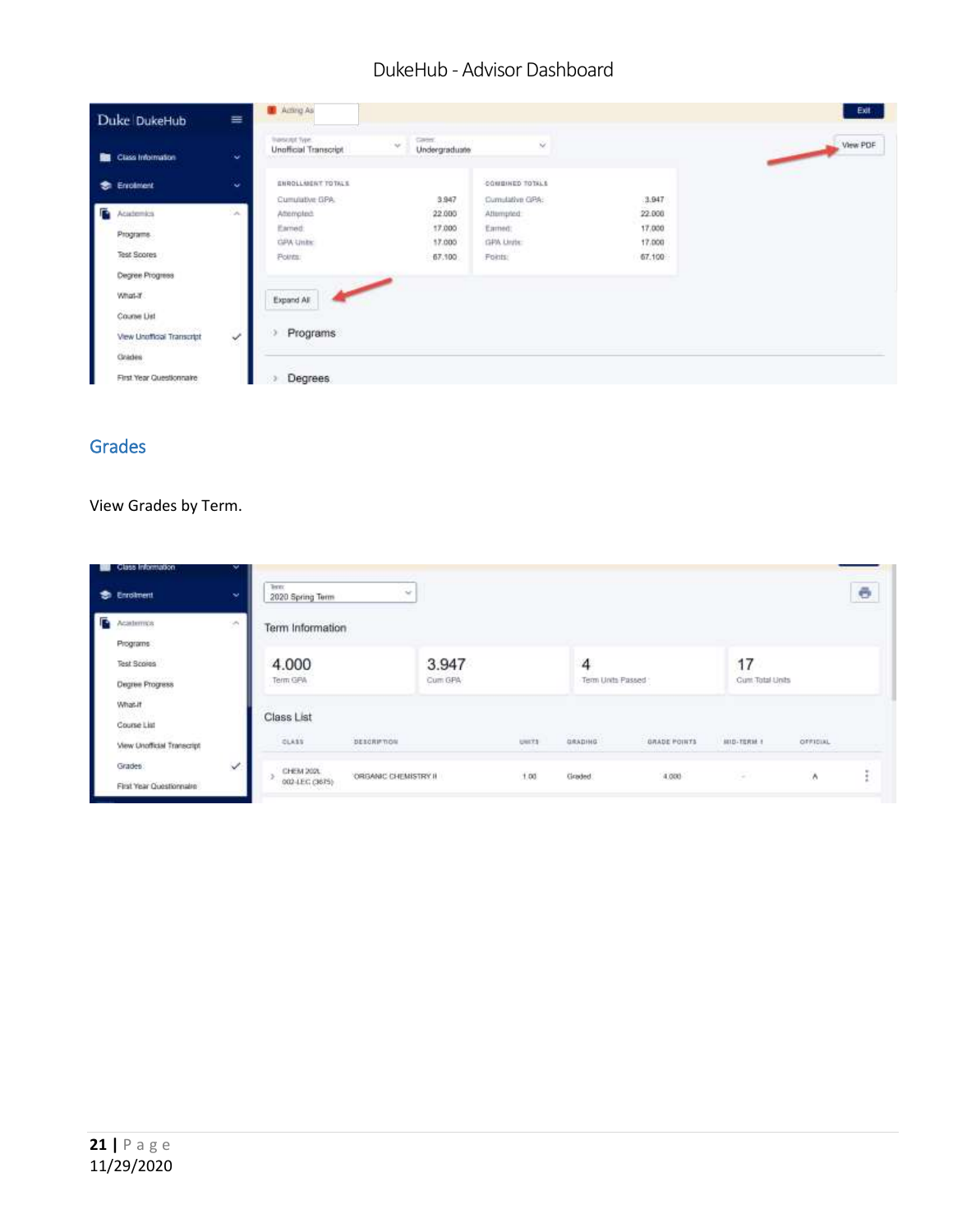Note: a quicker way to view grades at the end of a term is via the Academics Tab on the student's Dashboard.

| Hello                                                 | General | Academics                               |                      |
|-------------------------------------------------------|---------|-----------------------------------------|----------------------|
| Class Schedule 2020 Fall Term                         | 艺       | Grades 2020 Spring Term                 | E                    |
| sun<br>Thu<br>Sat<br>Tue<br>FH<br>Man<br>Wed          | Other   | ORGANIC CHEMISTRY II CHEM 202L          | Α                    |
| INTRO BIOCHEMISTRY   BIOCHEM 301-20005                |         | ORGANIC CHEMISTRY LAB CHEM 202L9        | Grade not available  |
| Online Course<br>(0) 10:15 am - 11:30 am<br>$\bullet$ |         | AIDS/EMERGING DISEASES GLHLTH 154       | A+                   |
| Student Exams 2020 Fall Term                          | Ø       | AMER DREAMS/AMER REALITIES HISTORY 130D | A                    |
| PHYSICS 142L-18542<br>BIOCHEM 301-20005               |         | GENERAL PHYSICS I (DIS) PHYSICS 141D    | Grade not available. |

# <span id="page-21-0"></span>Long Range Plan (Nursing and Undergraduates Only)

| Duke TST                           | $\equiv$<br>Long Range Plan (Adv)                                                                                                                                                                                                                                                                                                                                                                                                                                                                   |  |
|------------------------------------|-----------------------------------------------------------------------------------------------------------------------------------------------------------------------------------------------------------------------------------------------------------------------------------------------------------------------------------------------------------------------------------------------------------------------------------------------------------------------------------------------------|--|
| Academics                          | Acting Air: Ed Student, NURS<br>×                                                                                                                                                                                                                                                                                                                                                                                                                                                                   |  |
| Programs                           | Planning for toudy at the Duke University School Of Nursing                                                                                                                                                                                                                                                                                                                                                                                                                                         |  |
| Advisor Information                | The process helivy lias tiess invercied to help you reake the present tienett in your published at a degree at the<br>Diave Littversity School of Naneng. By thraphtfully completing the steps radioted, you stands be able to do the                                                                                                                                                                                                                                                               |  |
| Course List                        | followings                                                                                                                                                                                                                                                                                                                                                                                                                                                                                          |  |
| Grades                             | · Have a calar steel of the requirements you must meet in retire to graduate.<br>. Have all understanding of the scheduling and sequences of courses for your degree.<br>. Psyade a formal restitution for you and your academic advisor to revew and agree upon pruntilationalment<br>Pan Itali Ponu                                                                                                                                                                                               |  |
| View Unofficial Transcript         | The Academic Milental Hoseboy is the feat last to compute. Chos it is sayed and you have submitted your Weather.                                                                                                                                                                                                                                                                                                                                                                                    |  |
| Test Scores                        | YOUR RENT TIRRIE door                                                                                                                                                                                                                                                                                                                                                                                                                                                                               |  |
| Transfer Credit<br>Degree Progress | > REVIEW ACADITIES INQUIRING THE SINT RESERVED TO A CONTRACT CONTRACT A CONTRACT AND<br>. Develop your MAT Plan by acting courses to your planner and assigning flyen in the correct term.<br>. Create a What if Report/WI Ptan.<br>. When you are satisfied with your MAY Plain authors it is your advisor for review.<br>- Decuss your MAT Plan with your advisor who will review approve or recommission sesses. Once the MAT<br>Pain is approved, your adviser will dear you for registration." |  |
| What If                            | Important You are required to making sure that you understant all graduates requirements. Your academic<br>advisor will work with you to deverop and approve your MAT than and dry needed revisions. However, you are                                                                                                                                                                                                                                                                               |  |
| Long Range Plan                    | uttimately accountable for ensuring but you meet at requirements for graduation."<br>✓                                                                                                                                                                                                                                                                                                                                                                                                              |  |
| First Year Questionnaire           | The taxes for completed your MAT Plan and loted being: Please complete wach of these taxes. As you move through<br>the sample tasks, the stake) of each task will be usingled electronically to reflect mat the term is completed, or the<br>state of the both spokels.                                                                                                                                                                                                                             |  |
| My Information                     | س                                                                                                                                                                                                                                                                                                                                                                                                                                                                                                   |  |
|                                    | Task<br><b>Status</b><br>17 Year the Academic soldiest twenton-<br>Compete on November 11, 2016                                                                                                                                                                                                                                                                                                                                                                                                     |  |
| Student NUSS                       | $\checkmark$<br>9 December Artschumer Hastenwennenbe-<br>Hap Spreak Matterdates Diana for your track                                                                                                                                                                                                                                                                                                                                                                                                |  |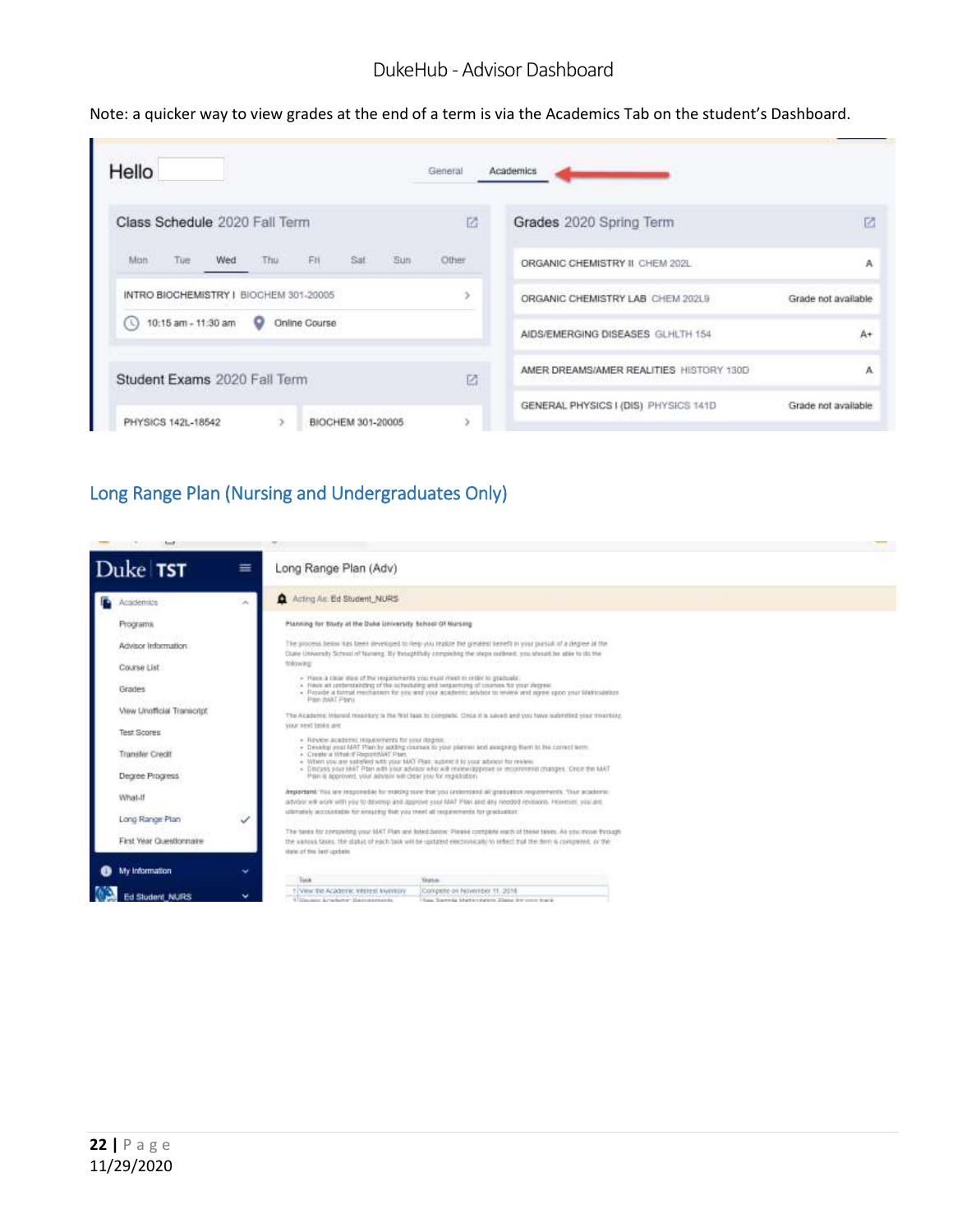# <span id="page-22-0"></span>First Year Questions (Undergraduates Only)



#### <span id="page-22-1"></span>My Information—Holds



#### <span id="page-22-2"></span>My Profile

Basic biographical and identifying information can be found under My Profile. Note that the left hand navigation under my profile is the same as the tabs on the top of each page. You can navigate either way.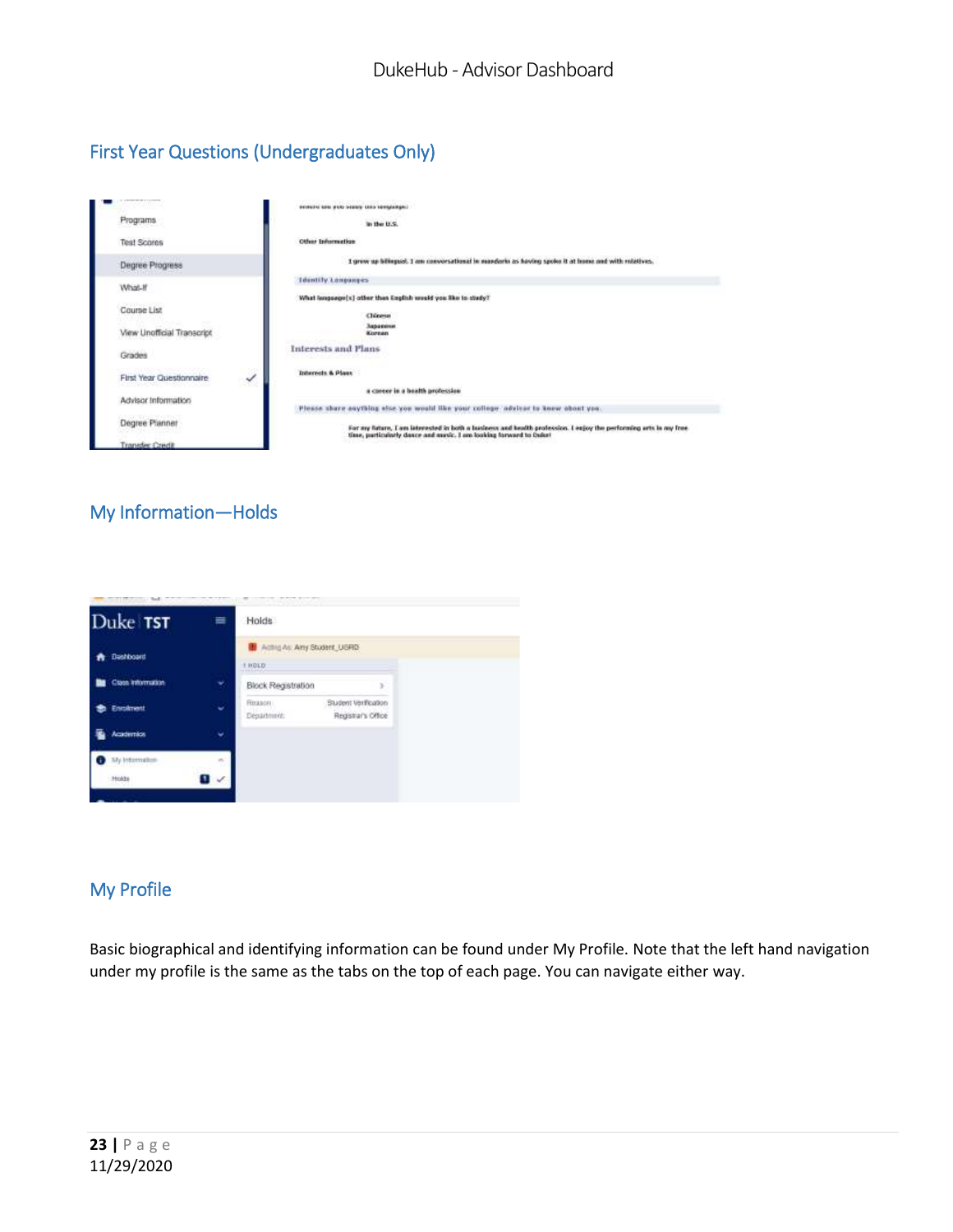# <span id="page-23-0"></span>General Info—Student IDs, Preferred Name

| Duke TST                                        | $\equiv$ | General Information          |                 |                   |              |                                  | 0    |
|-------------------------------------------------|----------|------------------------------|-----------------|-------------------|--------------|----------------------------------|------|
| <b>A</b> Dashboard                              |          | Acting As: Any Student, UGRD |                 |                   |              |                                  | Est. |
| Cass information                                | ٠        |                              | General Into    | Biographical into | Contact Inth | Emmgenty Contacts                |      |
| <b>St.</b> Enginest                             | w        |                              | General         |                   |              |                                  |      |
| Ë.<br><b>Academics</b>                          | ÷        |                              | Pieterred Name  |                   |              | Any Stutent, UGRD                |      |
| <b>O</b> My Internation                         | ×        |                              | thummith-       |                   |              | œ                                |      |
| O My Profile                                    | W.       |                              | Duke Unique (D) |                   |              |                                  |      |
| General Information<br>Biographical Information | Â,       |                              |                 |                   |              |                                  |      |
| Contact Info<br>Emergency Contacts              |          |                              | Programs        |                   |              |                                  |      |
| Advisor-Driv Items                              | ÷        |                              | Titraty College |                   |              |                                  |      |
| Any Student_UGRD<br>B                           | ٠        |                              | Carber<br>Male: |                   |              | Undergraduate<br>Psychology (AB) |      |

#### <span id="page-23-1"></span>Biographical Information – Primary Name, Gender Pronouns

The preferred name appears in the advisor list and in the student's dashboard. This is where you can see the student's primary name.

If a student self-identifies a Gender Pronoun, it will appear here. (This feature will go live in late December 2020).

| Denessi Info             | Biographical Info | Contract Who | Emergency Contacts       |
|--------------------------|-------------------|--------------|--------------------------|
| Names <sup>®</sup>       |                   |              |                          |
| Polletred Name           |                   |              | Ms. Amy Student, UGRD.   |
| Primary Name:            |                   |              | Ms. Amela Student, UGRD. |
| Gettiel Postoune         |                   |              | None                     |
| Biographical Information |                   |              |                          |
| Sirih Claimly:           |                   |              |                          |
| Sim State:               |                   |              |                          |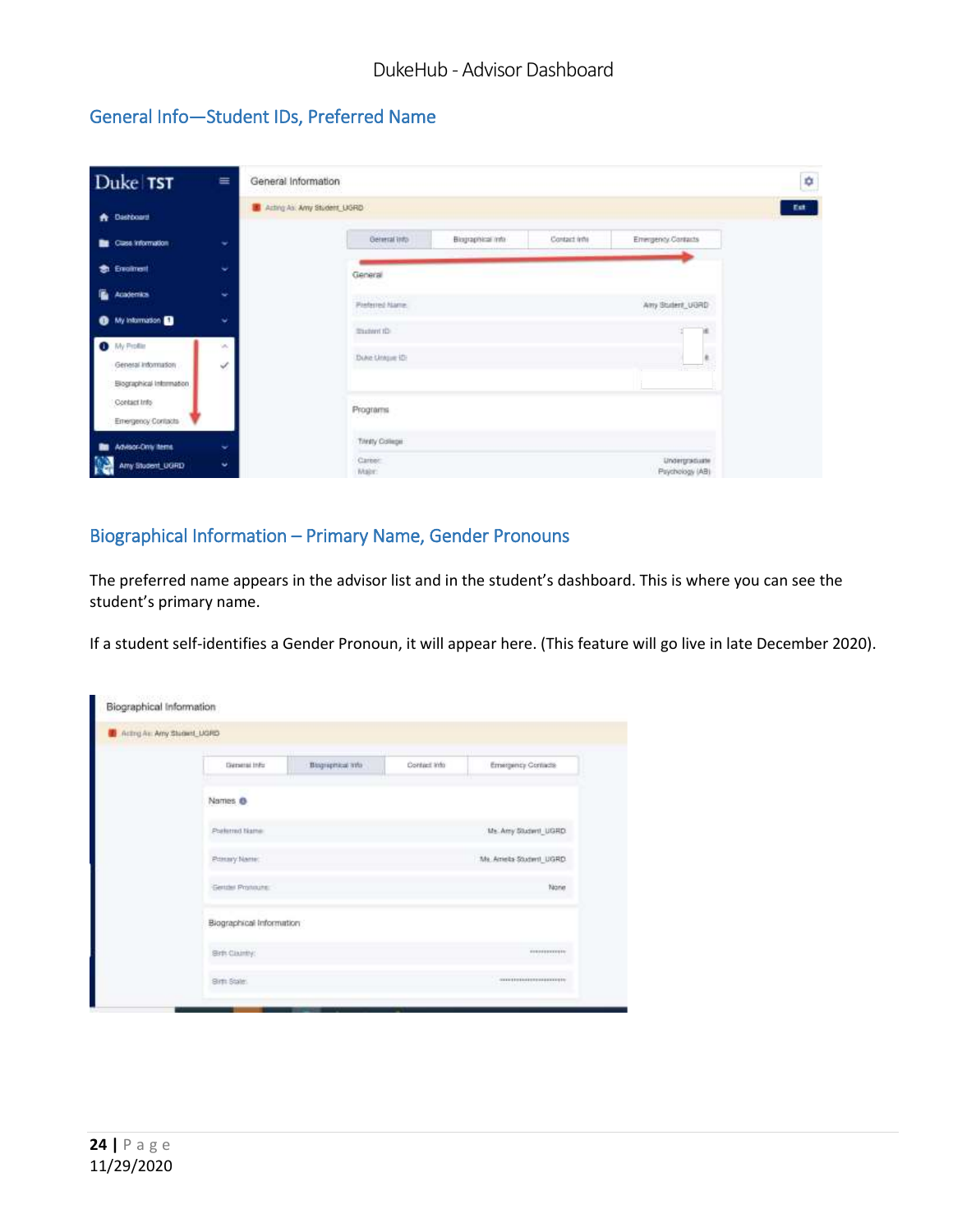<span id="page-24-0"></span>Contact Information – Student Addresses, emails, phones

| General Info                                                     | Biographical info. | Content Into | Emergency Contects                                                            |
|------------------------------------------------------------------|--------------------|--------------|-------------------------------------------------------------------------------|
| Addresses ®                                                      |                    |              |                                                                               |
| conse<br>Motive                                                  |                    |              | 1 52 Y & 1 53 Y & 1 1 1 1 1 2 3 4 4 5 6 7<br>234 Chase Drive Dutham, NC 27708 |
| Weing - Duke PD Box                                              |                    |              | Box 00012, Durham, NC 27708                                                   |
| Catern Address                                                   |                    |              | 234 Chapel Orlve, Durham, NC 27706                                            |
| Wirk?                                                            |                    |              | 234 Chigail Drive, Dollarn, NC 27758                                          |
| Phones ®                                                         |                    |              |                                                                               |
| CHILLET PREFERENCE<br><b>The State of the Party of the State</b> |                    |              | 000 918/705-1234                                                              |
| Permanent Home of Registrate                                     |                    |              | 000-919705-1234                                                               |
| Emails ®                                                         |                    |              |                                                                               |
| <b>Claims American Principal Property Co.</b>                    |                    |              | этуатаафтан02@wn.max.equ                                                      |

# <span id="page-24-1"></span>Emergency Contacts

| Emergency Contacts                                                               |                                       |                             |                                                            |
|----------------------------------------------------------------------------------|---------------------------------------|-----------------------------|------------------------------------------------------------|
|                                                                                  |                                       |                             |                                                            |
|                                                                                  |                                       |                             |                                                            |
| Contact Internation.<br>Contact's Address<br>Gastect's Phone:<br>a grand to have |                                       |                             | Parent<br>234 Chapel Drive Durham, NC 27708<br>ata/46 1294 |
| Dan Skadent (UGRD)                                                               |                                       |                             |                                                            |
| Contact information.                                                             |                                       |                             | Parent                                                     |
|                                                                                  | Giolalt's Address<br>Contact's Phone: | Annt History (1080) PRIMARY | 234 Chapel Drive Durfram, NC 27708                         |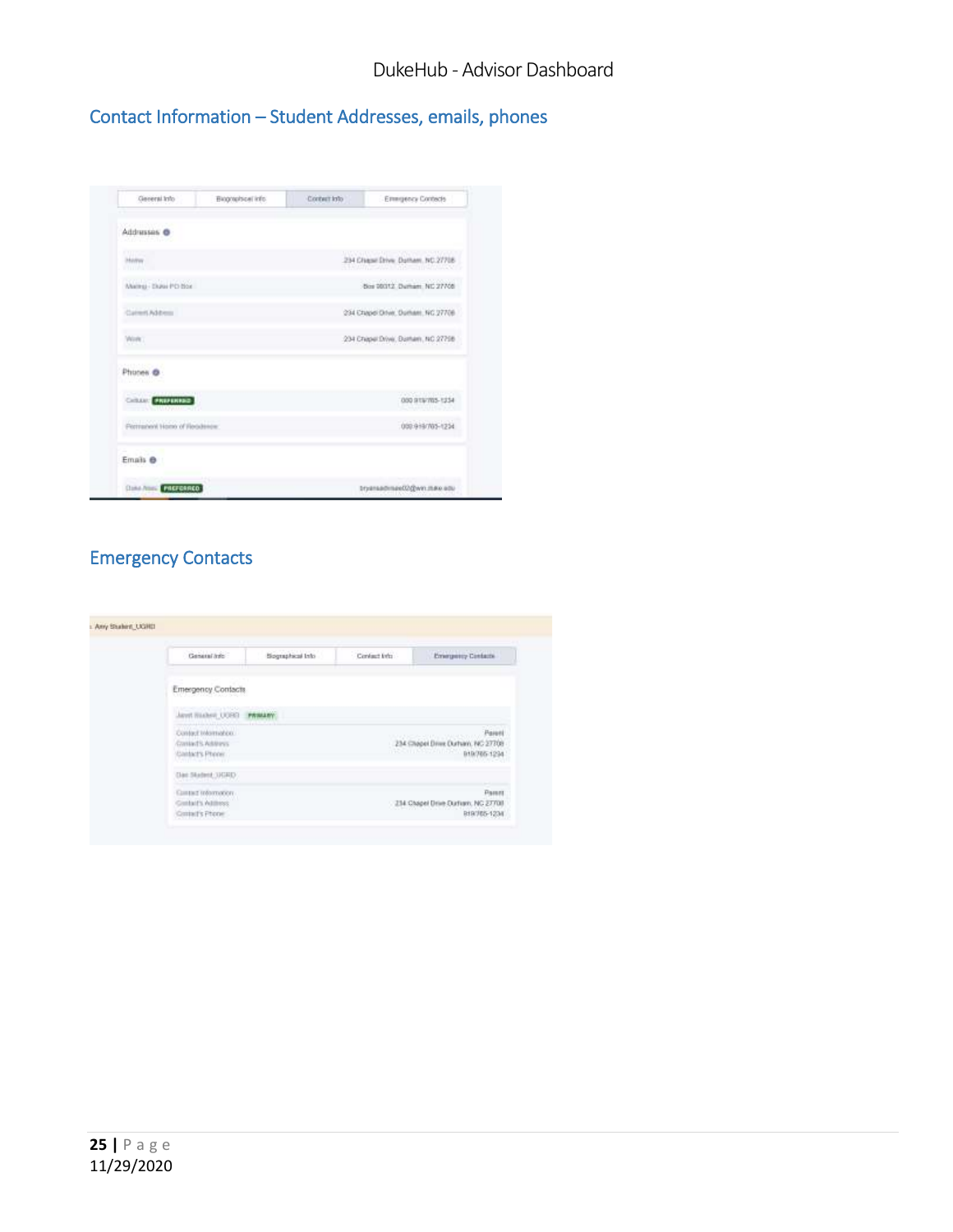# <span id="page-25-0"></span>Advisor Only Information (Undergraduates Only)

Students do not see this information. This menu item displays student groups that a student is active in.



# Class Information - Class Searches

The class searches have been updated. Note, the class searches within Class Information are the exact same class searches students, staff, public users, etc. will be utilizing when searching for classes offered at Duke.

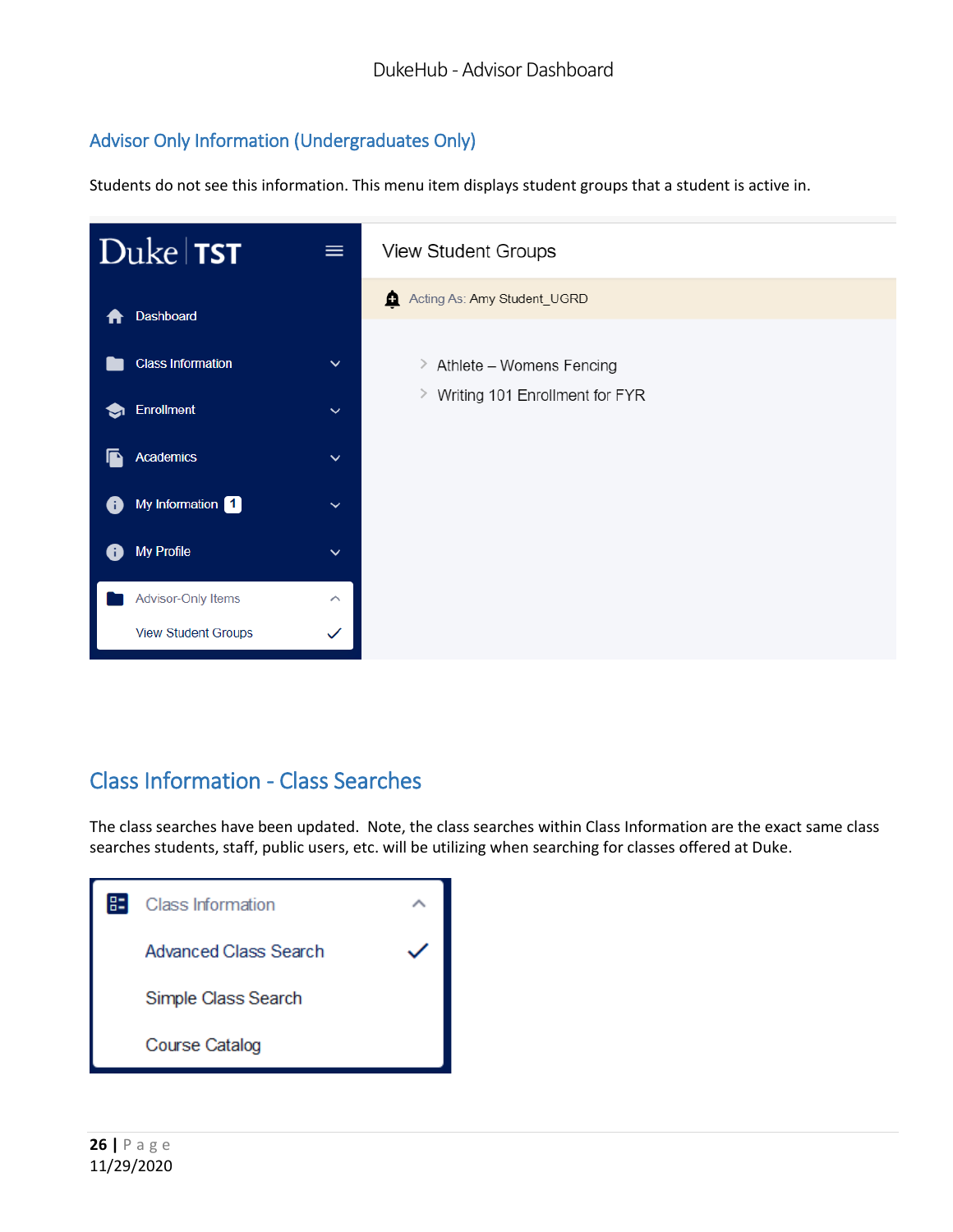#### **Advanced Class Search**:

The Advanced Class Search allows you to search by varying criteria; course career, subject, catalog #, class number, start/end time, days of the week, course attributes (Modes of Inquiry, Areas of Knowledge), etc.

|   | Duke TST                    | ≡                           | Advanced Class Search                                                                  |        |                                |            |                                         |                  |            |                             |                  | ÷              |
|---|-----------------------------|-----------------------------|----------------------------------------------------------------------------------------|--------|--------------------------------|------------|-----------------------------------------|------------------|------------|-----------------------------|------------------|----------------|
|   | <b>Ed</b> Dashboard         |                             | Select all the required (*) search criteria and at least 1 additional search criteria. |        |                                |            |                                         |                  |            |                             |                  |                |
|   |                             |                             | Terre C.<br>2021 Spring Term                                                           | $\sim$ | Atre3 Career:<br>Undergraduate | $\sim$     | Sebinet.<br>$\times$<br>AAAS - African  | Catalog #        | Session    | $\mathcal{L}_{\mathcal{C}}$ | Chica fauriber   | $\overline{M}$ |
|   | <b>El</b> Schedule          |                             | <b>Start Time</b>                                                                      | $\sim$ | End Time                       | w.         | Days<br>$\sim$                          | Campus<br>$\sim$ | 1 neation. | $\sim$                      | Instruction Made | $\sim$         |
| п | Class Permissions           |                             | Course Attribute                                                                       | 1.54   | Course AthRute V               | <b>ISE</b> | Instructor Last Name                    | Units<br>iş.     | Keyword.   |                             | More Filters     |                |
|   | <b>Class Roser</b>          |                             |                                                                                        |        |                                |            |                                         |                  |            |                             |                  |                |
|   | E <sub>v</sub> Grade Roster |                             | Search                                                                                 |        | Reset Fiters                   |            |                                         |                  |            |                             |                  |                |
|   | Sakai Connect               |                             | Show Open Classes Only                                                                 |        |                                |            |                                         |                  |            |                             |                  |                |
| ۃ | Class Information           | $\mathcal{M}_{\mathrm{in}}$ |                                                                                        |        |                                |            |                                         |                  |            |                             |                  |                |
|   | Advanced Class Search       | Ï                           |                                                                                        |        |                                |            |                                         |                  |            |                             |                  |                |
|   | Simple Class Search         |                             |                                                                                        |        |                                |            |                                         |                  |            |                             |                  |                |
|   | Course Catalog              |                             |                                                                                        |        |                                |            |                                         |                  |            |                             |                  |                |
| ⊕ | <b>Public Links</b>         | ŵ.                          |                                                                                        |        |                                |            | Select search criteria to view classes. |                  |            |                             |                  |                |

#### **Simple Class Search**:

The Simple Class Search works similarly to the previous alphabetical class search. Allowing you to select a subject from a drop down alphabetically.

|    | Duke TST                    | ≡  | Simple Class Search               |                               |                                                          |   |          | ¢               |
|----|-----------------------------|----|-----------------------------------|-------------------------------|----------------------------------------------------------|---|----------|-----------------|
|    | <b>SE</b> Dashboard         |    | Time: 1<br>i.<br>2021 Spring Term | Carmel<br>i.<br>Undergraduate | Salect<br>Search<br>×.                                   |   | Q Search |                 |
|    | Schedule                    |    |                                   |                               | Any Subject<br>AAAS - African & African Amer Studies     | ð |          | $-$ Richard III |
| п  | Class Permissions           |    |                                   |                               | AEROSCI - Aerospace Studies-AFROTC                       |   |          |                 |
|    | <b>Ell</b> Class Roster     |    |                                   |                               | AMES - Asian & Middle Eastern Studies<br>ARABIC - Arabic |   |          |                 |
|    | <sup>二</sup> 。 Grade Roster |    |                                   |                               | <b>ARTHIST - Art History</b>                             |   |          |                 |
|    | 2 Salai Connect             |    |                                   |                               | ARTS&SCI - Arts and Science IDEAS<br>themes.             |   |          |                 |
| 82 | Class Information           | n. |                                   |                               | ARTSVIS - Visual Arts                                    |   |          |                 |
|    | Advanced Class Search       |    |                                   |                               | BIOCHEM - Biochemistry                                   |   |          |                 |
|    |                             |    |                                   |                               | Select at least one criteria to view classes.            |   |          |                 |
|    | Simple Class Search         | ୰  |                                   |                               |                                                          |   |          |                 |
|    | Course Catalog              |    |                                   |                               |                                                          |   |          |                 |
|    |                             |    |                                   |                               |                                                          |   |          |                 |